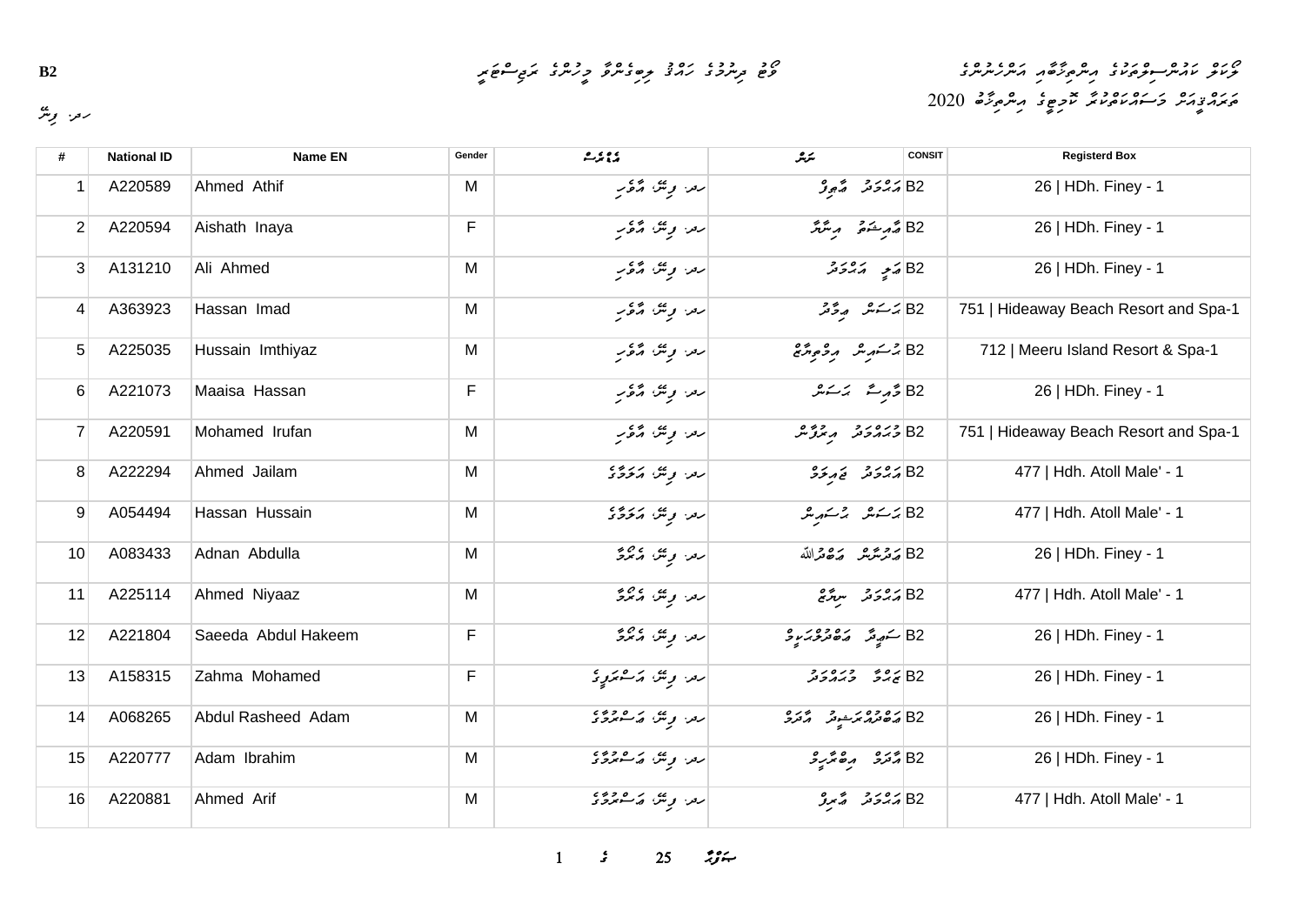*sCw7q7s5w7m< o<n9nOoAw7o< sCq;mAwBoEw7q<m; wBm;vB 2020*<br>*په پوهر وسوډيرونو لومو د موجو د مرمونه* 2020

| 17 | A220779 | Aminath Adam         | F           | رىن وېش كەسىمىردى       | B2  مُرْحِبَهُمْ الْمُعْرَفُ               | 26   HDh. Finey - 1                      |
|----|---------|----------------------|-------------|-------------------------|--------------------------------------------|------------------------------------------|
| 18 | A220790 | Fathimath Rasheeda   | F           | رى وپى كەسىمدە          | B2 <i>وَّجوحَ</i> هُمَ سَمَسُومَّرَ        | 477   Hdh. Atoll Male' - 1               |
| 19 | A220886 | Hassan Zahir         | M           | رى پەش كەسىم دە         | B2   پرستر سمج پاتيل                       | 26   HDh. Finey - 1                      |
| 20 | A220889 | Mariyam Waheedha     | $\mathsf F$ | رى وېش كەن دەر          | B2 كەنگەر ئەر ئەر ئىس                      | 26   HDh. Finey - 1                      |
| 21 | A076171 | Shahid Adam          | M           | رورا او میں ایک شاعروزی | B2 يَدْرِيْرُ مُرْتَزَدُ                   | 26   HDh. Finey - 1                      |
| 22 | A050195 | Adam Naseer          | M           | رىن ۋىتن مەم ئىمىر      | B2 مُحَمَّدٌ سَنَبِيْتُ                    | 678   Thulhagiri Island Resort & Spa-1   |
| 23 | A225071 | Mohamed Anim         | M           | رفزا ویکل ازاد منفعر    | B2 دېم دېمبر د کار دي.                     | 554   Hulhumale', Ehenihen - 2           |
| 24 | A221808 | Samiyya Abdul Hakeem | $\mathsf F$ | رەرا بوش كەكەتتىمىز     | B2 س <i>ُجوم</i> گر مُص <i>ور ج</i> ميو مُ | 554   Hulhumale', Ehenihen - 2           |
| 25 | A225278 | Ahmed Shaaneez       | M           | رورا او ش از کار والی   | B2 كەندى قىرىقى ئىشلىرىنى ئى               | 477   Hdh. Atoll Male' - 1               |
| 26 | A326678 | Ali Shiaan           | M           | رمز ویک پروه            | B2 <i>۾َ جِهِ شومُ</i> شَر                 | 429   Kurumba Maldives - 1               |
| 27 | A046850 | Mohamed Yoosuf       | M           | رىن بېش كەردە ئ         | B2 جرم دی در وہ<br>B2 جہا <i>ر جنگ الر</i> | 566   Villimale' Ehenihen - 1            |
| 28 | A222519 | Ahmed Shakeeb        | M           | رى وېش ھەمرى            | B2 كەندى قىر ھ                             | 26   HDh. Finey - 1                      |
| 29 | A225200 | Aishath Shazleen     | $\mathsf F$ | رو. ویک کارگرده         | B2 مەم ئىكىم ئىگە ئوبىر                    | 477   Hdh. Atoll Male' - 1               |
| 30 | A225193 | Fathimath Shalinee   | F           | رورا ویش کار داده       | B2 تُرجوحَ مُ شَعْرِ سِ                    | 477   Hdh. Atoll Male' - 1               |
| 31 | A222539 | Hussain Shiyaam      | M           | رىدا بوش كەم دە         | B2 پر سمبر شورگر شورگر                     | 26   HDh. Finey - 1                      |
| 32 | A337383 | Ibrahim Shujau       | M           | رى وېش ھەمرى            | B2 مەھمگىر ئىس مەمم                        | 423   Grand Park Kodhipparu Maldives - 1 |
| 33 | A368552 | Sajid Shakeeb        | M           | رى وېش ھەمرى            | B2 گىمونر شك <i>ى</i> ر <i>ە</i>           | 26   HDh. Finey - 1                      |

 $2$  *s*  $25$  *z*  $25$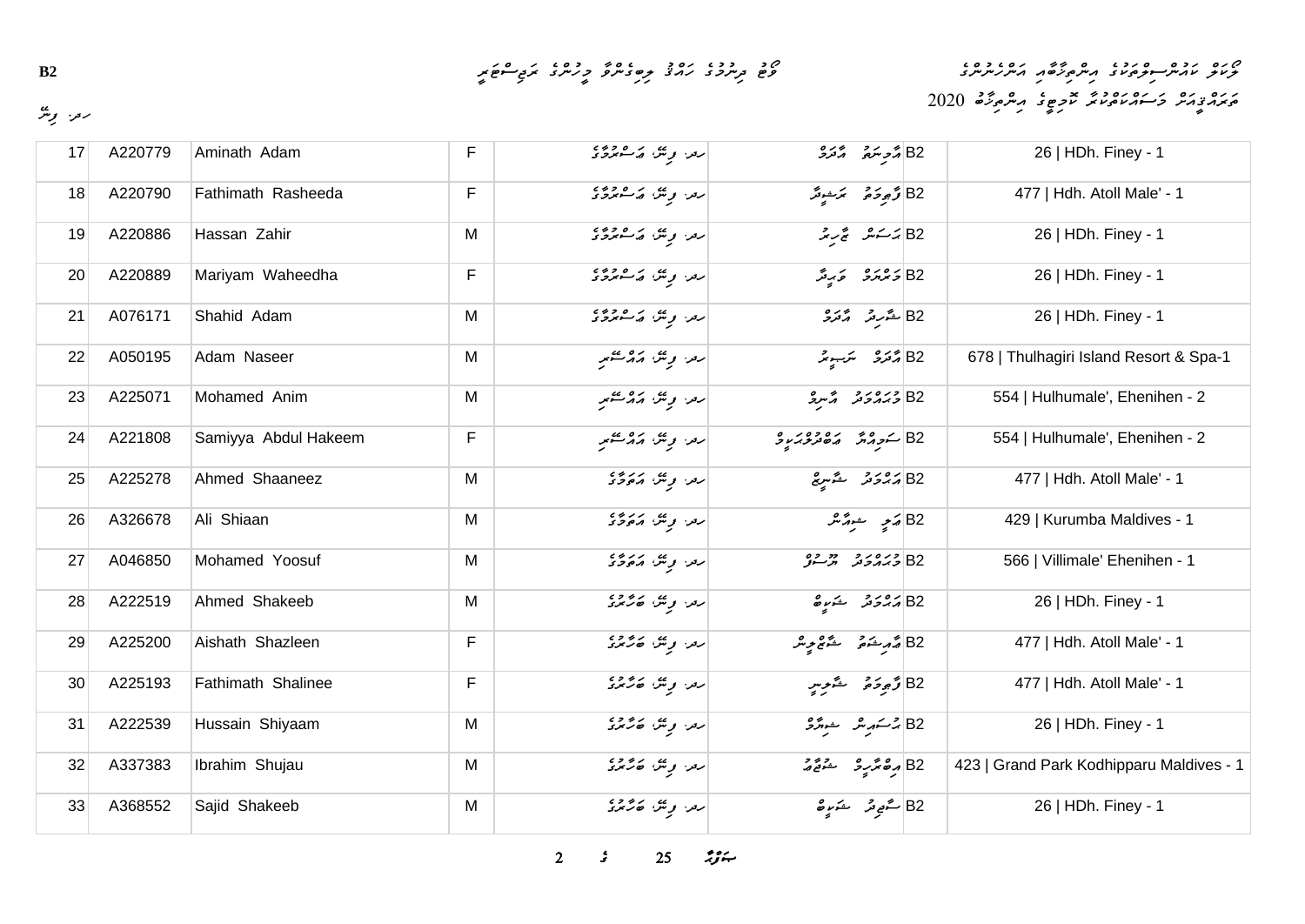*sCw7q7s5w7m< o<n9nOoAw7o< sCq;mAwBoEw7q<m; wBm;vB* م من المرة المرة المرة المرجع المرجع في المركبة 2020<br>مجم*د المريض المربوط المربع المرجع في المراجع المركبة* 

| 34 | A222534 | Shareefa Mohamed    | F           | رىن ۋىتن ھەردە         | B2 ڪَمِرِڙَ <i>دَبَہُ دُوَ</i>                                       | 477   Hdh. Atoll Male' - 1             |
|----|---------|---------------------|-------------|------------------------|----------------------------------------------------------------------|----------------------------------------|
| 35 | A221193 | Adam Naeem          | M           | رىر. وېش كەنترىشى      | B2 <i>مُحَرَّدُ سَمِي</i> ْرُ                                        | 26   HDh. Finey - 1                    |
| 36 | A221168 | Aishath Nuha        | F           | رىر. وېش كەسمىرىسىمى   | B2 مۇم شۇ ھەر ئىرگ                                                   | 26   HDh. Finey - 1                    |
| 37 | A221159 | Aminath Adam        | F           | رىر ، بەش خەشۇرىتىمى   | B2 أُمُّ جِسَعَةٍ مُحَمَّدٍ                                          | 26   HDh. Finey - 1                    |
| 38 | A078451 | Farooq Aboobakuru   | M           | رىر ، بەش كەسمىرىسىمى  | $77777$ $377$ B2                                                     | 26   HDh. Finey - 1                    |
| 39 | A225076 | Ibrahim Azim        | M           | رىر. وېش كەنترىشى      | B2 م <i>ەھترى</i> رى مەم                                             | 477   Hdh. Atoll Male' - 1             |
| 40 | A225155 | Fathmath Nuzuhath   | F           | رىد. رىش ھەردىمىت      | B2 تُہوجہ مُتَّمَّةٌ مُتَّمَّةٌ مُنَّةٌ مُنَّةٌ مُنَّةٌ مُنَّةٌ مُنْ | 566   Villimale' Ehenihen - 1          |
| 41 | A222387 | Hussain Nashid      | M           | رىر. وپىن ھەردىر ھ     | B2 پُرڪمبر مگر مگر شونگر                                             | 477   Hdh. Atoll Male' - 1             |
| 42 | A046088 | Nazim Abdulla       | M           | رىر. بولىق ھەممەر 2 ھ  | B2 سَمْعِ 3 سَرْصُوْرَ اللّه                                         | 678   Thulhagiri Island Resort & Spa-1 |
| 43 | A222376 | Waheeda Ali         | F           | رىر. وپىن ھەرگەر ق     | B2 <i>وَبِ</i> تَر <sub>م</sub> َر <sub>َ</sub> حٍ                   | 26   HDh. Finey - 1                    |
| 44 | A131780 | Abdulla Sameer      | M           | رىر. وېش ھەرھمى سىر    | B2 كَەھتراللە سەرىتر                                                 | 477   Hdh. Atoll Male' - 1             |
| 45 | A146796 | Ahmed Nizam Mohamed | M           | رىر. رقش ھەرھمى سىر    | B2 <i>גُرُوَتَرُ</i> سِهُوَ وَبَرَ دَوَتَرَ                          | 7   HA. Ihavandhoo - 1                 |
| 46 | A221780 | Fathimath Nazima    | $\mathsf F$ | رىر. بې شكل ھەرھ باشكر | B2 تَ <i>جِ حَقَّ</i> سَّمَّجِ حَ                                    | 255   ADh. Maamigili - 1               |
| 47 | A221739 | Khadeeja Hassan     | F           | رىر. وېش ھەرھمىتىر     | B2 كَتَمِيعٌ = يَرْسَمْسُ                                            | 26   HDh. Finey - 1                    |
| 48 | A221736 | Mohamed Yoosuf      | M           | رىر. وېش ھەرھمى سىر    | B2 دېږدونه پر ده.                                                    | 26   HDh. Finey - 1                    |
| 49 | A221752 | Nasreena Mohamed    | F           | رىر. وېش ھەرھمىتىر     | B2 ىترىشمېرىش ت <i>و چەم</i> رىتى                                    | 477   Hdh. Atoll Male' - 1             |
| 50 | A221760 | Saduna Mohamed      | F           | رىر. رىش ھەرھمىتىر     | B2 گەنزىتر بەربەر دىر                                                | 26   HDh. Finey - 1                    |

**3** *3* **<b>***25 25 25*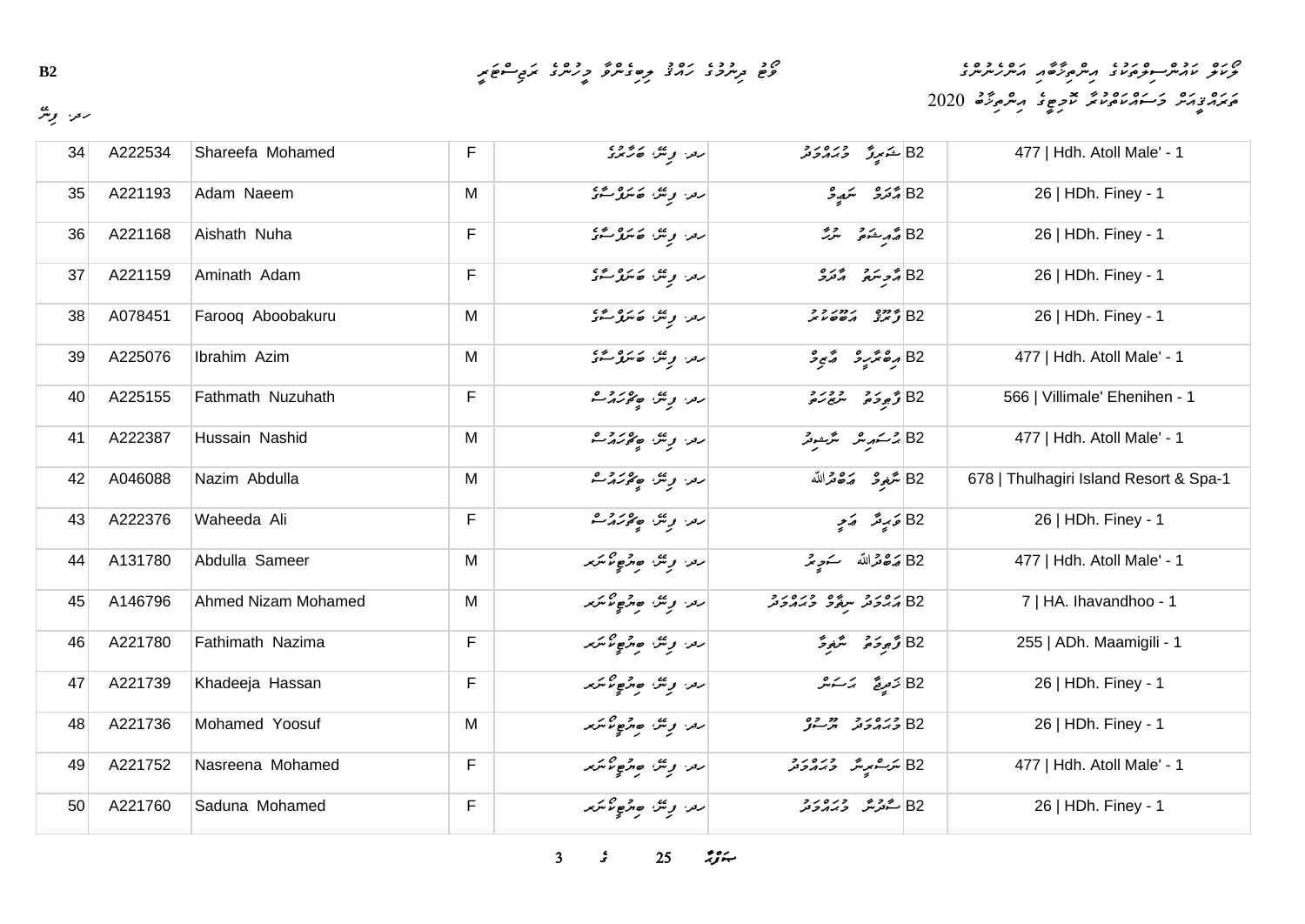*sCw7q7s5w7m< o<n9nOoAw7o< sCq;mAwBoEw7q<m; wBm;vB 2020*<br>*په پوهر وسوډيرونو لومو د موجو د مرمونه* 2020

| 51 | A040236 | Abdul Latheef Ali     | M           | رىر. رېئر، ھېرچورگ  | B2 <i>مُـەفْرُمْ كَوَوْ _ مَ</i> جِ            | 456   India / Trivandrum - 1 |
|----|---------|-----------------------|-------------|---------------------|------------------------------------------------|------------------------------|
| 52 | A221947 | Abdulla Mohamed       | M           | رىر. وېئز، ھەرھچوق  | B2 رَحْمَدْاللّه وَبَرْمُرْمَّرْ               | 26   HDh. Finey - 1          |
| 53 | A222139 | Aishath Shamila       | $\mathsf F$ | رىر. رېئر، ھىرھورتى | B2 مُەمِسْتَمْ شَوْقَر                         | 26   HDh. Finey - 1          |
| 54 | A222077 | Ali Muaz              | M           | رىر. رېئر، ھىرھورتى | B2 <i>جَدِّج</i> وَ <i>مُ</i> حَ               | 477   Hdh. Atoll Male' - 1   |
| 55 | A150506 | Hamid Abdulla         | M           | رىر. رېئر، ھىركھ ھۇ | B2 بَرْحِ <i>مْهُ مْ</i> هُ مِّرَاللَّه        | 477   Hdh. Atoll Male' - 1   |
| 56 | A222082 | Shiyaza Abdulla       | $\mathsf F$ | رىر. رېئر، ھېرچورگ  | B2 شوتريج كورج ترالله                          | 26   HDh. Finey - 1          |
| 57 | A222073 | Simaza Abdulla        | F           | رىر. رېئر، ھىرھورتى | B2 سِوتَةً صَ <b>صَ</b> قَرَاللّه              | 26   HDh. Finey - 1          |
| 58 | A222071 | Suwaidha Abdulla      | F           | رىر. رېئر، ھىركھ ھۇ | B2 سومریز ک <i>ے م</i> قراللہ                  | 26   HDh. Finey - 1          |
| 59 | A221950 | Zareena Ibrahim       | F           | رو. ويتن ھيڑھورڈ    | B2 ى <sub>ج بېرىنگرىم ھ</sub> ر ئارچ           | 26   HDh. Finey - 1          |
| 60 | A114118 | Adam Ali              | M           | رى دە مەرەب         | B2 چُترنژ کم <i>َ م</i> ح                      | 26   HDh. Finey - 1          |
| 61 | A222385 | Ali Shinaan           | M           | رى دىن ھۆرۈش        | B2 <i>۾َ جِ</i> حو <i>مُرُنگر</i>              | 477   Hdh. Atoll Male' - 1   |
| 62 | A228125 | Gaseema Ahmed         | F           | رى دىن ھۆرۈش        | B2 تخ <sup>م</sup> سومًا – م <i>ح</i> مدة محمد | 26   HDh. Finey - 1          |
| 63 | A222724 | Mohamed Ihshan        | M           | رى دە بە دەرەرە     | B2 <i>جەممى</i> ھەر مەشقىر                     | 26   HDh. Finey - 1          |
| 64 | A222394 | Abdhul Hameed Mohamed | M           | رىر. بې ھەم ھەم ھ   | B2 בטיפה פרסק פרסיק<br>בא בטיפה פרט            | 26   HDh. Finey - 1          |
| 65 | A220412 | Ahmed Waheed          | M           | رىر. بوش ھۆترگ      | B2 كەندى قىرىتر                                | 477   Hdh. Atoll Male' - 1   |
| 66 | A337027 | Aishath Inasha        | F           | رور ویژه ۱۵۶۵ ه     | B2 مُ مِشَمَّ مِسَّرْشَہُ                      | 26   HDh. Finey - 1          |
| 67 | A220398 | Arifa Hassan          | F           | رى وش ھۆترے         | B2 ۾َ <sub>محر</sub> وَ - برڪشر                | 26   HDh. Finey - 1          |

*4 s* 25  $25$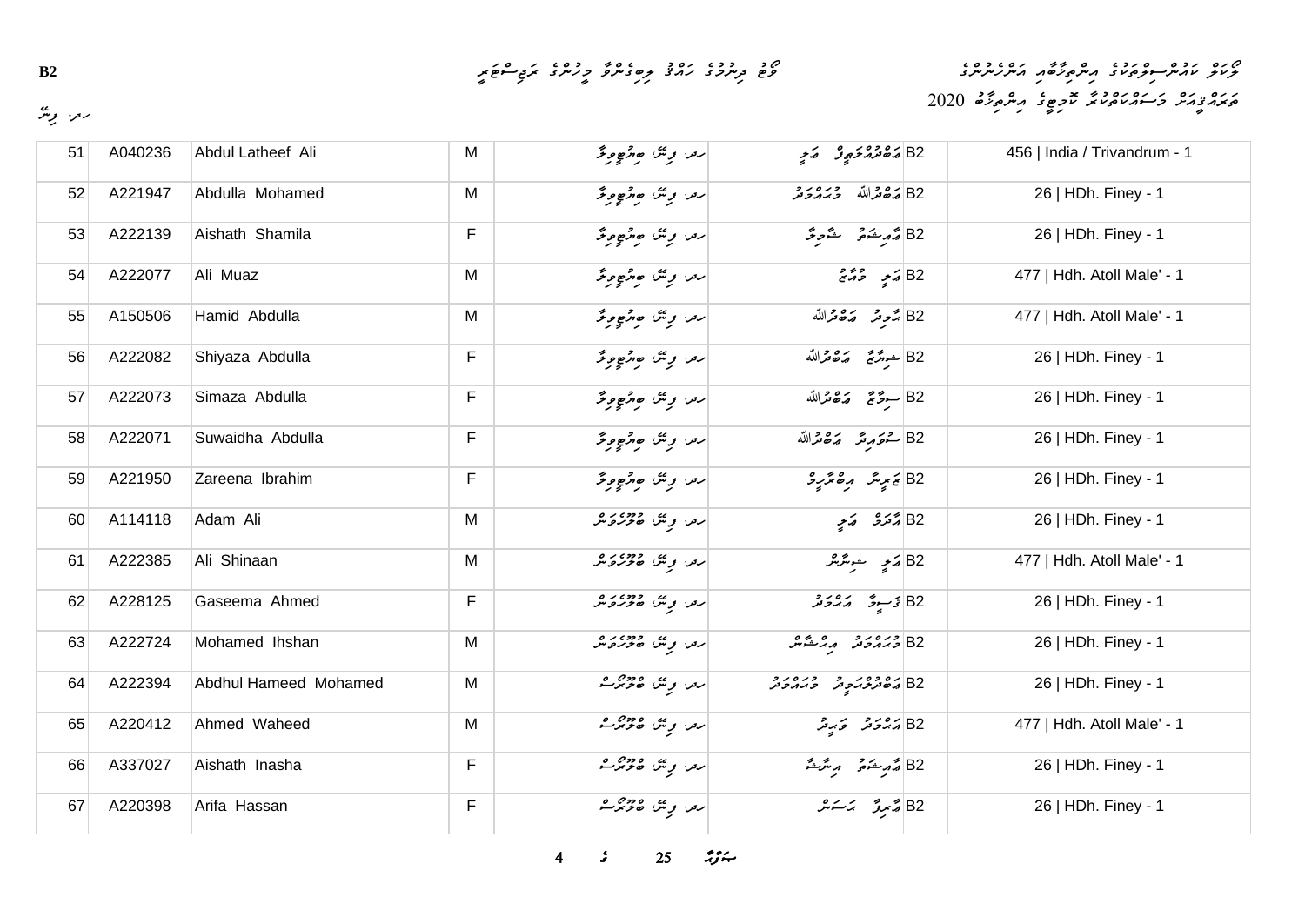*sCw7q7s5w7m< o<n9nOoAw7o< sCq;mAwBoEw7q<m; wBm;vB* م من المرة المرة المرة المرة المرة المرة العربية 2020<br>مجم*د المريض المريض المربع المربع المربع المراجع المراجع ال* 

| 68 | A220419 | Ibrahim Waheed              | M           | رور ، ويژه ، دوچرے          | B2 مەھم <i>گىرى ق</i> ېرى <i>گ</i>                                                                             | 477   Hdh. Atoll Male' - 1                |
|----|---------|-----------------------------|-------------|-----------------------------|----------------------------------------------------------------------------------------------------------------|-------------------------------------------|
| 69 | A111272 | Mohamed Waheed Abdul Hameed | M           | رىر. وتىن ھۆترگ             | B2 כימים ביני הסיניפית ב                                                                                       | 554   Hulhumale', Ehenihen - 2            |
| 70 | A225052 | Aminath Shamha Mohamed      | $\mathsf F$ | رىر. بوش ھىرىم              | B2 جُرِسَمَ شَوَرَ وَبَرْدُونَر                                                                                | 26   HDh. Finey - 1                       |
| 71 | A220792 | Hawwa Zahira                | $\mathsf F$ | رىر. بوش ھىرىم              | B2 بَرْدْهُ تَجْرِبَّهُ                                                                                        | 26   HDh. Finey - 1                       |
| 72 | A050107 | Mohamed Adam                | M           | رىن وېتن ھىترە              | B2 32023 كرو                                                                                                   | 26   HDh. Finey - 1                       |
| 73 | A222146 | Fathimath Sharmeela         | $\mathsf F$ | رىر ، و ئىش مى دەڭرى        | B2 <i>وَّجِ دَمَ</i> شَمْر <sub>ُتٍ مَّ</sub>                                                                  | 26   HDh. Finey - 1                       |
| 74 | A349332 | Hawwa Hanan Hussain         | $\mathsf F$ | رمر ویش نمودگرد             | B2 <i>يَدُوُيُّ بَ</i> ـُمَرْسُ بِرُسَمَ سِرْسُ                                                                | 477   Hdh. Atoll Male' - 1                |
| 75 | A053084 | Warda Ahmed                 | $\mathsf F$ | رىر ، و ئىش مىمى پرگى       | B2 كۆيىگە كەش <b>رى</b> ر                                                                                      | 477   Hdh. Atoll Male' - 1                |
| 76 | A222654 | Adam Moosa                  | M           | رمر ویش توپی                | B2 درو وحت                                                                                                     | 425   One & Only Reethi Rah, Maldives - 1 |
| 77 | A131693 | Ahmed Shafeeg               | M           | رمه ویش توپو                | B2 كەندى كىمى ئىككىنى ئىككىتى ئىككىنى ئىككىت بىرى ئىككىن ئىككىن ئىككىن ئىككىن ئىككىن ئىككىن ئىككىن بىل كەنتى ك | 425   One & Only Reethi Rah, Maldives - 1 |
| 78 | A222652 | Aminath Simla               | F           | رمز، ویکن نژوی              | B2 أَمَّ مِسْرَمَّةٌ مُسْرَوْخٌ                                                                                | 26   HDh. Finey - 1                       |
| 79 | A222650 | Fathimath Thohira           | F           | رىر. وېش توپ <sub>و</sub> ي | B2 تَ <i>جِ جَ</i> حْمَۃُ جَمَّ بِتَمَّ                                                                        | 26   HDh. Finey - 1                       |
| 80 | A225224 | Hussain Shiraj              | M           | رمر ویکن تعمیری             | B2 پرڪيريش جو پڙھي                                                                                             | 26   HDh. Finey - 1                       |
| 81 | A222465 | Ibrahim Moosa               | M           | رمر ویژ، نیموی              | B2 مەمگرىدە ق <sup>ىم</sup>                                                                                    | 661   OBLU By Atmosphere At Helengeli-1   |
| 82 | A222658 | Inasha Moosa                | $\mathsf F$ | رمز. ویکن نژویکی            | B2 مِتَرْتَ حَرْبَتَهُ ا                                                                                       | 26   HDh. Finey - 1                       |
| 83 | A144385 | Mareena Mohamed             | F           | رمر ویش بھوتی               | B2 كەمپىگە ق <i>ەتم</i> ەم قىر                                                                                 | 26   HDh. Finey - 1                       |
| 84 | A222675 | Yasfa Moosa                 | $\mathsf F$ | رىر. وېتر، ئىزوكى           | B2 تر مشترق محر مشتر                                                                                           | 26   HDh. Finey - 1                       |

 $5$   $\cancel{5}$   $25$   $\cancel{25}$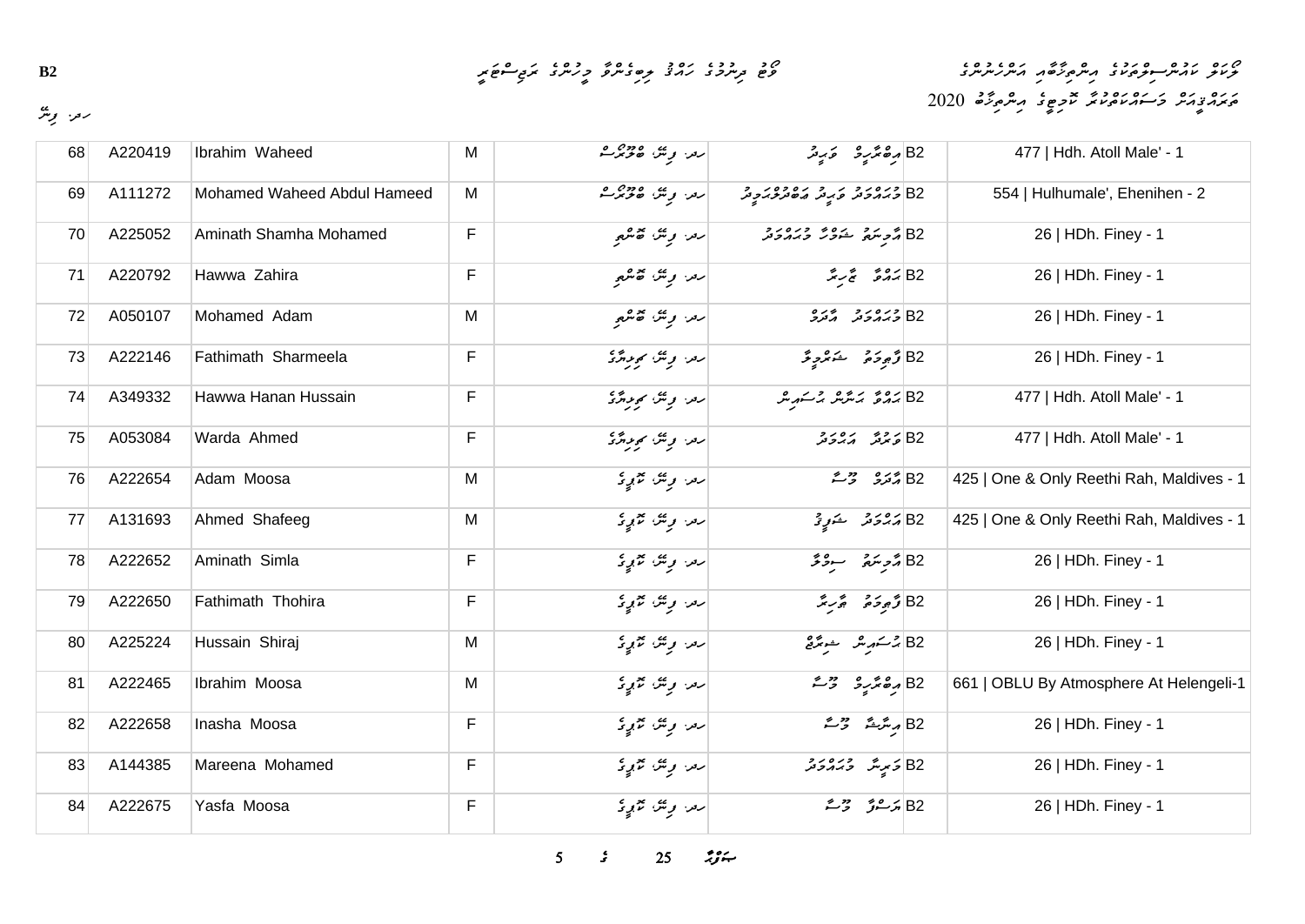*sCw7q7s5w7m< o<n9nOoAw7o< sCq;mAwBoEw7q<m; wBm;vB* م من المرة المرة المرة المرة المرة المرة العربية 2020<br>مجم*د المريض المريض المربع المربع المربع المراجع المراجع ال* 

| 85  | A225082 | Ahmed Faarish       | M           | رىر. بەش ئابرىشەندە بولۇ | B2 كەندى قىلى ئىلىن ئىل                   | 477   Hdh. Atoll Male' - 1     |
|-----|---------|---------------------|-------------|--------------------------|-------------------------------------------|--------------------------------|
| 86  | A221196 | Badhoora Farhad     | F           | رىر. بەش ئابرىشەندە بۇ ئ | B2 کے دور کی ترکی تھر                     | 554   Hulhumale', Ehenihen - 2 |
| 87  | A032774 | Farouq Ahmed        | M           | رىر. بەش ئابرىشەندەھ بەش | B2 ۇىيز ئەرەر د                           | 477   Hdh. Atoll Male' - 1     |
| 88  | A068807 | Faruhaadhu Usmaan   | M           | رىر. بەش ئابرىشىرھ بوڭر  | B2 ۇىرتىر مۇۋىر                           | 26   HDh. Finey - 1            |
| 89  | A154546 | Shirumeena Ahmed    | $\mathsf F$ | رىر. بوش ئابرىشىر ھەم ئ  | B2 سىمگى ھەر كەردىگە                      | 26   HDh. Finey - 1            |
| 90  | A221031 | Aminath Ibrahim     | $\mathsf F$ | رىرا بوش ؟ يې بوق        |                                           | 26   HDh. Finey - 1            |
| 91  | A412305 | Niusa Jaufar        | F           | رو، وِتَنَ ۽ مچ وِتَر    | B2 سرقر شم تھ تو تھ                       | 26   HDh. Finey - 1            |
| 92  | A221041 | Shaheena Mohamed    | $\mathsf F$ | رىرا بويىن ، ئام بورگە   | B2 ش <i>ۇرىتى جەم</i> ردىر                | 26   HDh. Finey - 1            |
| 93  | A326677 | Shaifa Azeeza       | F           | رىلا او ئىش كامچ جانچى   | B2 ش <i>ەرۇ م</i> ەيج                     | 26   HDh. Finey - 1            |
| 94  | A225022 | Ali Shahil          | M           | رمها ويتنا وتراث         | B2 كەير مەشرىمى                           | 477   Hdh. Atoll Male' - 1     |
| 95  | A220405 | Anooza Abdul Hameed | $\mathsf F$ | رەر، بويىش، بە ئەنۇب ھ   | B2 ג׳יג ג׳י פיני בי                       | 477   Hdh. Atoll Male' - 1     |
| 96  | A067120 | Suhail Jaufar       | M           | رىر. بويىش ، ئۇناش       | B2 سىمكىرى ئەر <i>ۇن</i> كە               | 477   Hdh. Atoll Male' - 1     |
| 97  | A227949 | Aishath Abdulla     | F           | رىر. بەش ئەيروسىۋە       | B2 مُجمِّدَة مَرْهَقْرَاللَّه             | 26   HDh. Finey - 1            |
| 98  | A227953 | Fathmath Sanooha    | $\mathsf F$ | رى پەش ئەيرومەيدە        | B2 ۇ <sub>جو</sub> رَمْ سَن <i>مېرى</i> گ | 26   HDh. Finey - 1            |
| 99  | A221392 | Ihsana Ishaq        | $\mathsf F$ | رى وش ترىرومىدە 2        | B2 مەشقىقر مەسى <i>مدى</i>                | 26   HDh. Finey - 1            |
| 100 | A026047 | Ishaq Adam          | M           | رو. ویژ، ویروسنوو        | B2 <sub>م</sub> ِ سُبُرُتْزِ مُرْمَرْدَ   | 26   HDh. Finey - 1            |
| 101 | A227956 | Mariyam Sinaana     | F           | رى پەش ئەيروسىۋە         | B2 ئ <i>ۇيرۇ س</i> ېترى <i>تر</i>         | 26   HDh. Finey - 1            |

 $6$   $\dot{5}$   $25$   $\ddot{25}$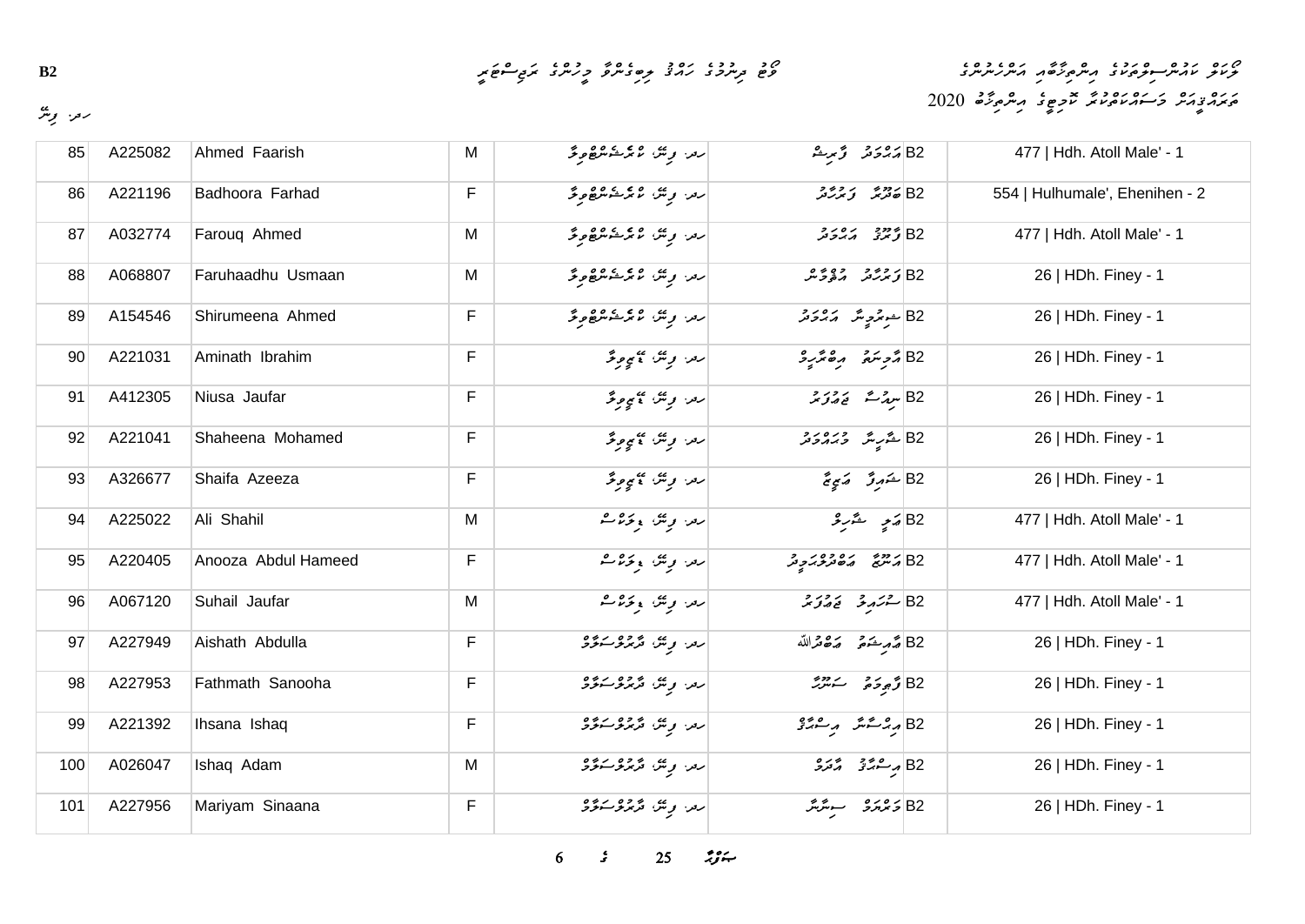*sCw7q7s5w7m< o<n9nOoAw7o< sCq;mAwBoEw7q<m; wBm;vB 2020*<br>*په پوهر وسوړ پاره ولايت موسي اوسر پر شمېر شه* 

| 102 | A222333 | Fathmath Zameera     | F | رىر. وېش مۇسۇكۇمچ          | B2 رَّج <i>وحَمْ</i> بَحَ <i>ج</i> ِسَّر | 477   Hdh. Atoll Male' - 1        |
|-----|---------|----------------------|---|----------------------------|------------------------------------------|-----------------------------------|
| 103 | A222345 | Mariyam Zeeniya      | F | رىر. وېش كرسى كړېدى        | B2 كەنگەر ئەس كەنگە                      | 26   HDh. Finey - 1               |
| 104 | A222308 | Naeema Mohamed       | F | رىن بوش ترسى ئەمج          | B2 سَمِيعٌ حَمْدَ جَعْدَ                 | 26   HDh. Finey - 1               |
| 105 | A222172 | Afsheen Faisal       | M | رىر ، و ئىش ، ترەكسى ئەتى  | B2   پَرُوْسِيِسْ کَهْرِسَکُوْ           | 712   Meeru Island Resort & Spa-1 |
| 106 | A077414 | Faisal Adam          | M | رىر. وېش ترەكىرە ۋى        | B2 ت <i>ومب تكو</i> ر محمدة المحددة      | 477   Hdh. Atoll Male' - 1        |
| 107 | A222121 | Haseena Usman        | F | رەر ، يىش ، ترەكىرە ئەتى   | B2 ئەسەمى <i>گە ھەۋەتلى</i>              | 26   HDh. Finey - 1               |
| 108 | A113148 | Mohamed Usman        | M | رەر ، يىش ، ترەكىرە ئەتى   | B2 <i>جەمەدە دەھ</i> ور                  | 26   HDh. Finey - 1               |
| 109 | A220674 | Adam Ameen           | M | رىر.   و ئىش   قرچەرى      | B2 م <i>گرنرڈ مکمی ش</i>                 | 477   Hdh. Atoll Male' - 1        |
| 110 | A092284 | Ali Haneef           | M | ردر ویش محروری             | B2 <i>جَ جِ</i> سَمِيْرٌ                 | 477   Hdh. Atoll Male' - 1        |
| 111 | A220608 | Aminath Zahira       | F | رمر ویش تروپژی             | B2 مُجِسَعَةٍ گَجَ سِمَّد                | 477   Hdh. Atoll Male' - 1        |
| 112 | A033714 | Hawwa Zahira         | F | رىمە: وِ ئَىلْ كَرُجِيْرُى | B2 ئەيمۇ ئى ئىرىتى                       | 477   Hdh. Atoll Male' - 1        |
| 113 | A074715 | Hussain Nizar        | M | رىر. وېش ئۇچەدى            | B2 بڑے ہر سرچ بڑ                         | 477   Hdh. Atoll Male' - 1        |
| 114 | A079967 | Mohamed Ahusan       | M | رىر. وېش ئۇچەدى            | B2 <i>جەممەدىرى مەشكى</i> ر              | 477   Hdh. Atoll Male' - 1        |
| 115 | A220618 | Raufiyya Mohamed     | F | رىر. وېش ئۇچەدى            | B2 <i>بَرْمَ وَمُسَ وَبَرْمُ وَبَ</i>    | 26   HDh. Finey - 1               |
| 116 | A154598 | Salma Ahmed          | F | رىر. وېش ئۇچەدى            | B2 كەنزى كەنزىر كەنزىر                   | 26   HDh. Finey - 1               |
| 117 | A220735 | Abdulla Saam Rasheed | M | رىن وېش مەم دە             | B2 مَەھمَّدَاللَّهُ سَّوَدٌ مَرَسْوِمْرٌ | 26   HDh. Finey - 1               |
| 118 | A220731 | Ali Shaan            | M | رىن وېش مەم دە             | B2 کی جگہ شہر                            | 26   HDh. Finey - 1               |

*7 sC 25 nNw?mS*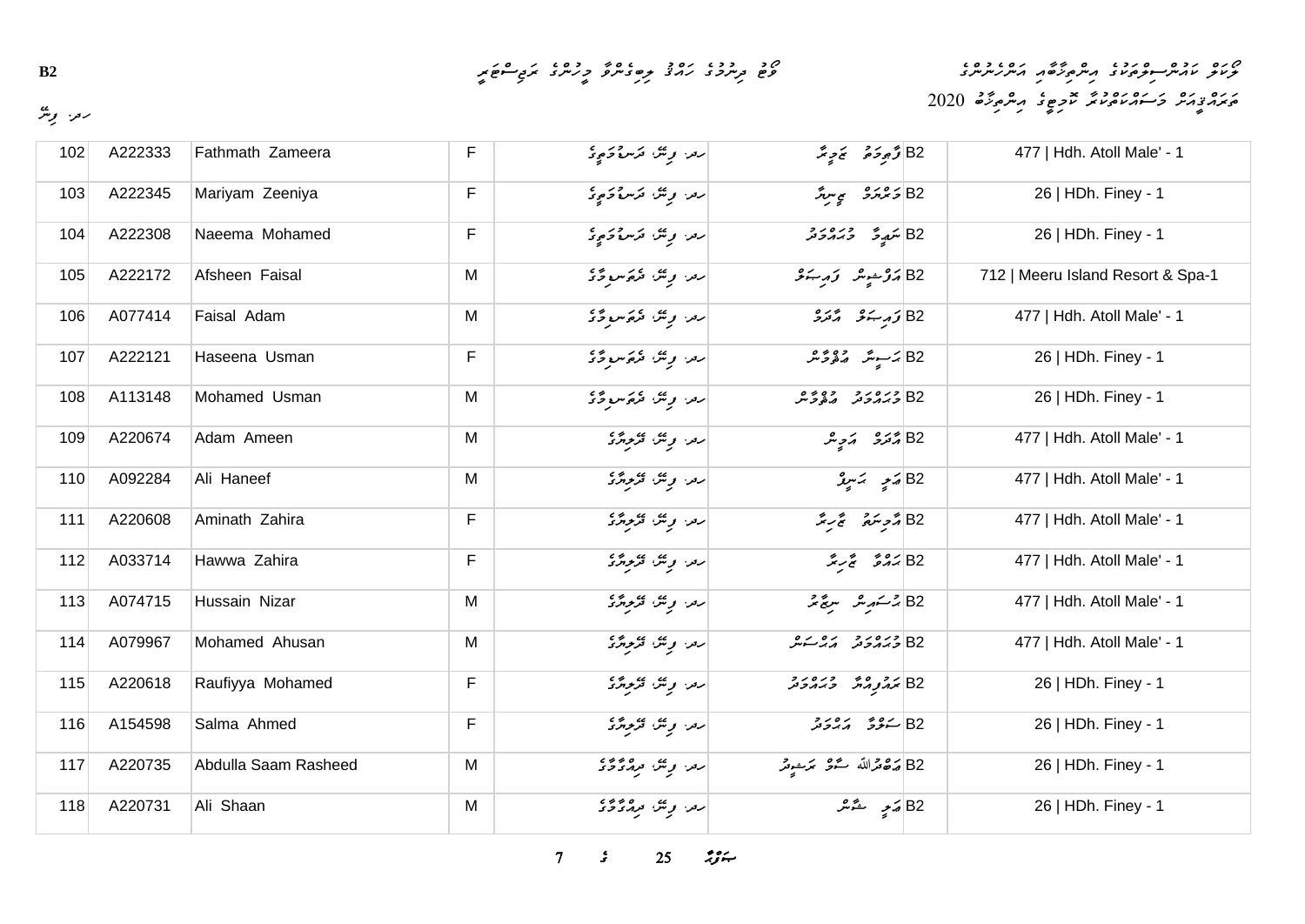*sCw7q7s5w7m< o<n9nOoAw7o< sCq;mAwBoEw7q<m; wBm;vB 2020*<br>*په پوهر وسوډيرونو لومو د موجو د مرمونه* 2020

| 119 | A046475 | Gasim Abdulla        | M            | رىن وېش مەم دە        |                                | 477   Hdh. Atoll Male' - 1              |
|-----|---------|----------------------|--------------|-----------------------|--------------------------------|-----------------------------------------|
| 120 | A114331 | Mohamed Rasheed      | M            | رمر ویش مردود و د     | B2 <i>وُبەدە تەر بۇ</i> سىمەتر | 26   HDh. Finey - 1                     |
| 121 | A220719 | Shaaheen Rasheed     | M            | رمز ، وش ، وه و و ه   | B2 ڪُريگر - مَرَڪومَرُ-        | 661   OBLU By Atmosphere At Helengeli-1 |
| 122 | A225047 | Shaamil Rasheedh     | M            | رمر ویش مردود و د     | B2 ڪُوو ترجي                   | 477   Hdh. Atoll Male' - 1              |
| 123 | A225041 | Shameel Rasheedh     | M            | رمر ویش مرد دود       | B2 شَرِجْ مَرْشِيْتَر          | 26   HDh. Finey - 1                     |
| 124 | A368550 | Shazra Rasheed       | $\mathsf{F}$ | رمر ویش مردود و د     | B2 ڪُنگه مگر مگر مقرم آر       | 26   HDh. Finey - 1                     |
| 125 | A220713 | Sheereen Rasheed     | F            | رىر. وېش مەم دە       | B2 شومریٹر کرشوٹر              | 264   M. Veyvah - 1                     |
| 126 | A220742 | Shiraanee Rasheed    | $\mathsf{F}$ | رمر ویش مردود و د     | B2 شومگرس کرشونگر              | 28   HDh. Hirimaradhoo - 1              |
| 127 | A137929 | Shuzuna Mohamed      | $\mathsf F$  | رىن وېش برە دەر       | B2 شەيم ئەرەر دېر              | 26   HDh. Finey - 1                     |
| 128 | A220693 | Waheeda Mohamed      | $\mathsf F$  | رمز ، و ش ، و و و و ، | B2 كەبرىگە ئ <i>ەندە</i> تەر   | 26   HDh. Finey - 1                     |
| 129 | A225025 | Fathmath Jinaan      | $\mathsf F$  | رىر. وېش مروستورى     | B2 تَ <i>وجودَ و</i> سَمَّى    | 477   Hdh. Atoll Male' - 1              |
| 130 | A220434 | Naaila Hassan        | F            | رىر. وېش مروستورى     | B2 سَمَدِ مَحَ بَرَسَة مَد     | 26   HDh. Finey - 1                     |
| 131 | A220439 | Nahidha Abdul Gafoor | $\mathsf{F}$ | رىر. وېش مروستورى     | B2 مگرىق پەھەردە دەرد          | 477   Hdh. Atoll Male' - 1              |
| 132 | A326680 | Aishath Shifla       | F            | رىدا بوش قرىزگ        | B2 مُ مِسْمَعٌ مُ سِوْرٌ مُحْ  | 26   HDh. Finey - 1                     |
| 133 | A026163 | Mohamed Abdulla      | M            | رمر ، و ش مرتزعه      | B2 ديرويو حك هوالله            | 26   HDh. Finey - 1                     |
| 134 | A221755 | Safiyath Mohamed     | F            | رور، ویکن، فریز ک     | B2 جُوبِرَة ويرەرو             | 26   HDh. Finey - 1                     |
| 135 | A047349 | Mohamed Shazeel      | M            | رىر. وىش قەنزە        | B2  <i>ۇبەۋەتى</i> شەپى        | 678   Thulhagiri Island Resort & Spa-1  |

**8** *s* **25** *z***<sub>***i***</sub>** *z***<sub>***i***</sub>** *z*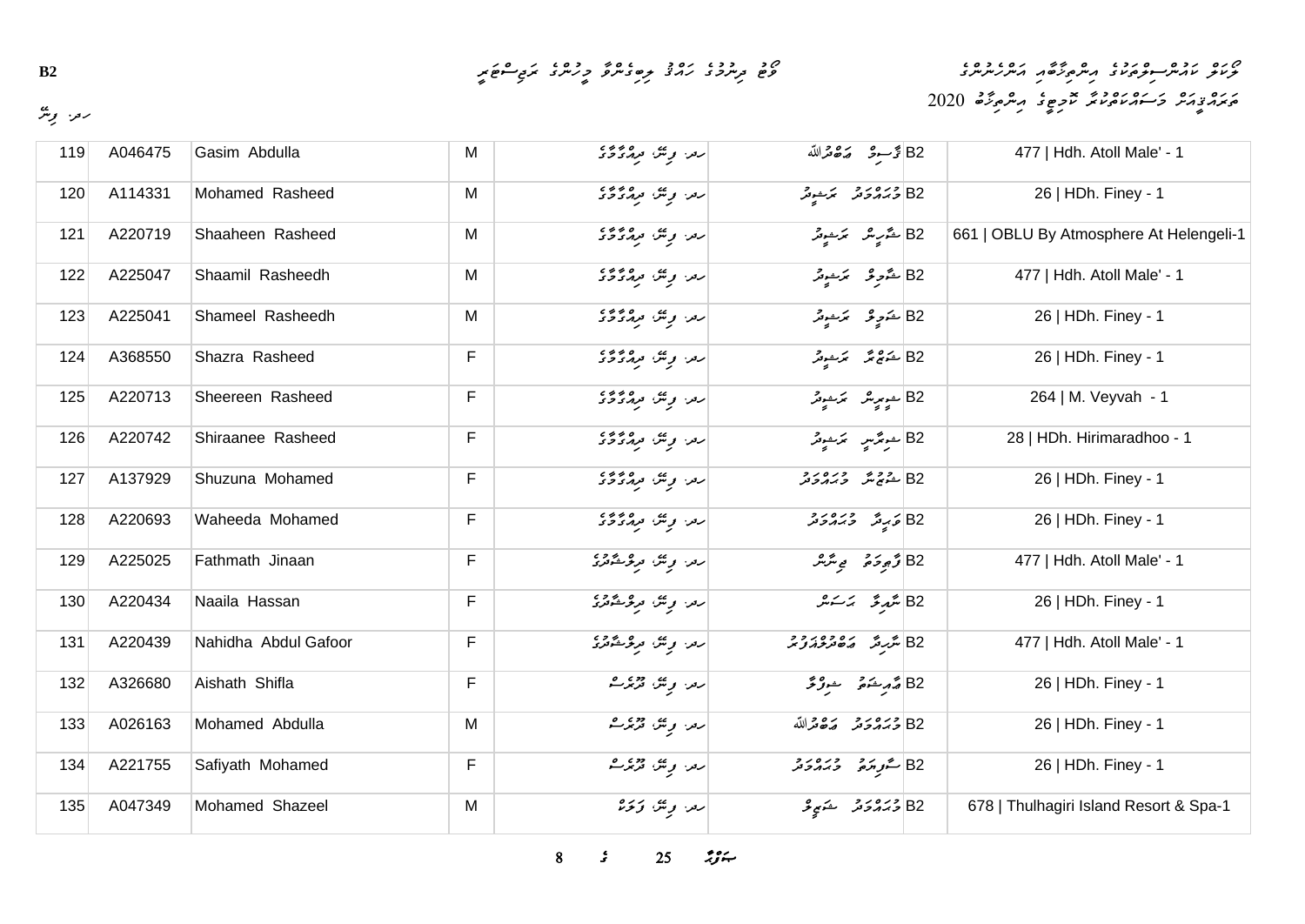*sCw7q7s5w7m< o<n9nOoAw7o< sCq;mAwBoEw7q<m; wBm;vB 2020*<br>*په پوهر وسوډيرونو لومو د موجو د مرمونه* 2020

| 136 | A155152 | Nasheedha Abdul Majeed   | F           | رىر. وىش ق <sup>ى</sup> قرى | B2 سَرَشونَدُ – مَرْه قرقروَ مِي مَرْ                                                             | 477   Hdh. Atoll Male' - 1        |
|-----|---------|--------------------------|-------------|-----------------------------|---------------------------------------------------------------------------------------------------|-----------------------------------|
| 137 | A080616 | Ahmed Ali                | M           | رو، ویش ق بروده             | B2 <i>2222 مك</i> و                                                                               | 26   HDh. Finey - 1               |
| 138 | A063656 | Abdul Hadee Abdul Rahman | M           | رىر. وېش ۋىشەشھەق           | B2 رە دەبر سە دەبرە بەە                                                                           | 566   Villimale' Ehenihen - 1     |
| 139 | A365589 | Hamdhaa Abdul Haadhee    | $\mathsf F$ | رەر ، بەش كىشكەھىگە         | B2 ژوئر مەھىرى <i>ۋرى</i> ر                                                                       | 566   Villimale' Ehenihen - 1     |
| 140 | A221464 | Hamdhoon Abdul Haadhee   | M           | رىر. وِتَنَ وَخَشَعْوِقَ    | B2 ג <sub>ל</sub> ووه برە دەمر                                                                    | 566   Villimale' Ehenihen - 1     |
| 141 | A221288 | Zulfa Ali                | F           | رەر ، بەش كىشكەھىگە         | B2 ج فحرٌ – مَ مِ                                                                                 | 566   Villimale' Ehenihen - 1     |
| 142 | A228701 | Ahmed Faiz               | M           | رىر. وِتَنَّ وَنَجَ         | B2   كەندى قىلى ئىلىنى ئىل                                                                        | 26   HDh. Finey - 1               |
| 143 | A228710 | Faiza Ali                | F           | رەر ، وِنَشَ وَنَجْ         | B2 وَم <i>ع مَ</i> حِ                                                                             | 26   HDh. Finey - 1               |
| 144 | A103625 | Mohamed Ali              | M           | رىر. وىش ق5                 | B2 دېمبر دي.<br>د ا                                                                               | 26   HDh. Finey - 1               |
| 145 | A221375 | Ahmed Afraah             | M           | رفزا ونثل كربوش             | B2 <i>הככת הפיש</i> ב                                                                             | 712   Meeru Island Resort & Spa-1 |
| 146 | A094267 | Ibrahim Habeeb           | M           | رمزا ونثل كربرونتر          | $\frac{2}{3}$ $\frac{2}{3}$ $\frac{2}{3}$ $\frac{2}{3}$ $\frac{2}{3}$ $\frac{2}{3}$ $\frac{2}{3}$ | 26   HDh. Finey - 1               |
| 147 | A221366 | Liyoosa Abdul Latheef    | $\mathsf F$ | أرفدا ويتل وكرويتر          | B2 جِهْرٌ مُتَمَّدٍ مُعْتَمَدٌ جَهِ رُ                                                            | 26   HDh. Finey - 1               |
| 148 | A221484 | Abdul Sattar Mohamed     | M           | رىر. وېش ۋىتروپرىي          | B2 رەم دەم دەم دىرەرد                                                                             | 26   HDh. Finey - 1               |
| 149 | A221598 | Adam Abdul Sathaar       | M           | رى وېش ۋىتروپرى             | B2 كەندە كەھەر يەم بورى                                                                           | 26   HDh. Finey - 1               |
| 150 | A221593 | Ali Abdul Sattar         | M           | رىر. وېش ۋىتروپىرى          | B2 كم موسى مەھ مەھ بىر                                                                            | 26   HDh. Finey - 1               |
| 151 | A221485 | Faheema Ali              | F           | رىر. وېش ۋىتروپىرى          | B2 تَرَرِدَّ - مَ <sup>ر</sup> َمٍ                                                                | 26   HDh. Finey - 1               |
| 152 | A221637 | Fathimath Leeza          | F           | رىر. وېش ۋىتروپىرى          | B2 <i>وَّجوحَمْ جِ</i> يَّ                                                                        | 26   HDh. Finey - 1               |

*9 s* 25  $25$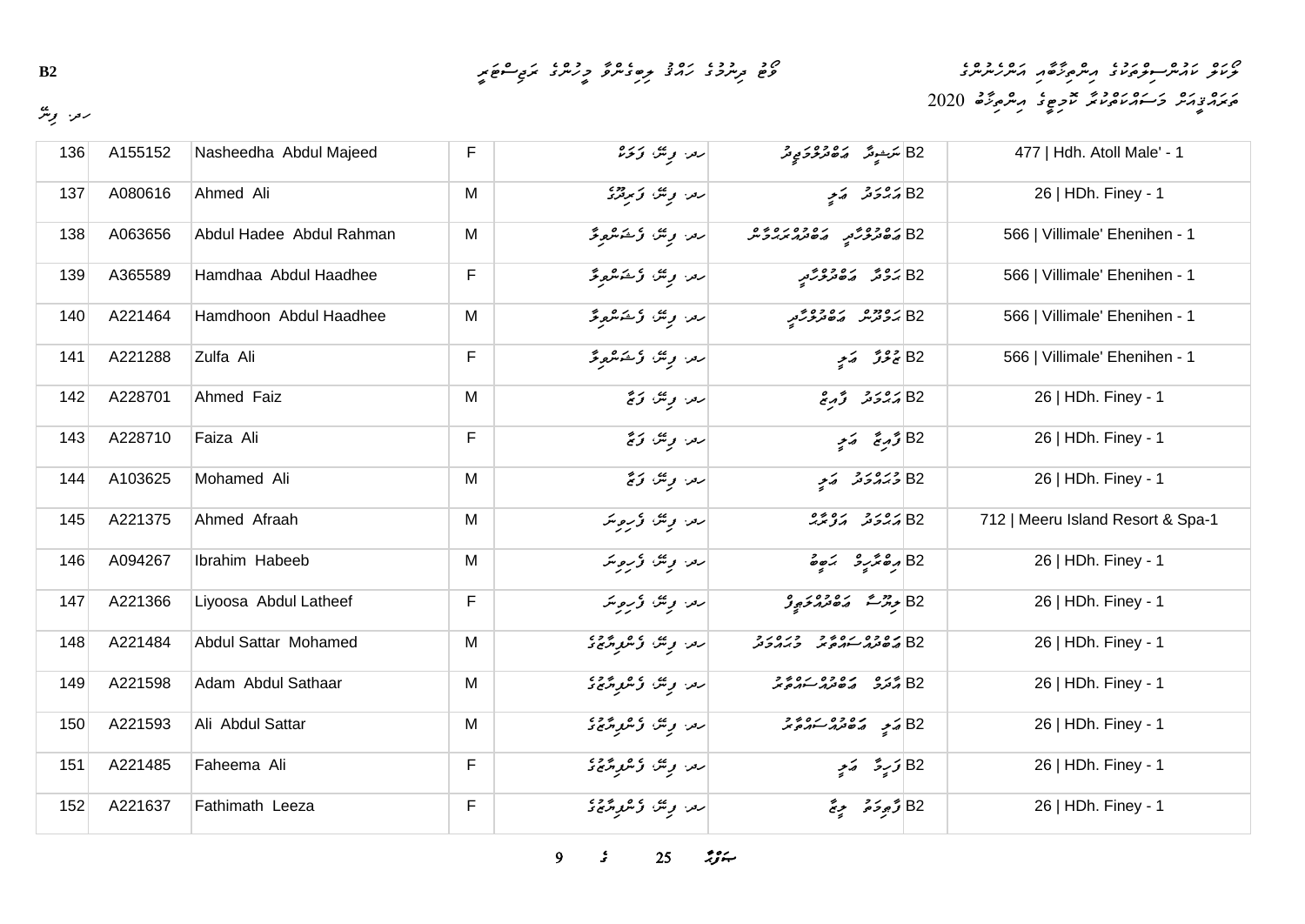*sCw7q7s5w7m< o<n9nOoAw7o< sCq;mAwBoEw7q<m; wBm;vB* م من المرة المرة المرة المرجع المرجع في المركبة 2020<br>مجم*د المريض المربوط المربع المرجع في المراجع المركبة* 

| 153 | A221642 | Hussain Ikuram       | M           | رىر. وېش ۋىتروپىرى         | B2  يرسكو مراكبرد                            | 678   Thulhagiri Island Resort & Spa-1                |
|-----|---------|----------------------|-------------|----------------------------|----------------------------------------------|-------------------------------------------------------|
| 154 | A221609 | Ibrahim Waheed       | M           | رىر. وېش ۋىتروپىرى         | B2 مەھم <i>گىر</i> ۇ كەيرى <i>گ</i>          | 477   Hdh. Atoll Male' - 1                            |
| 155 | A221650 | Ismail Madheeh       | M           | رمر ویژه ویژه وه           | B2 مِرْ مُعَرَّمٍ مُحَ مَرِيْرِ \$           | 419   Paradise Island Resort and Spa - 1              |
| 156 | A225085 | Mariyam Mamdhooha    | $\mathsf F$ | رىر. وېش ۋىترومىرى         | B2 كەندى بەھ بەر يەر ئە                      | 26   HDh. Finey - 1                                   |
| 157 | A221647 | Sameeha Abdul Sattar | F           | رىدا بويىش كۆيىتى ئەدە     | B2 كوير مەھەرەم دە                           | 26   HDh. Finey - 1                                   |
| 158 | A225233 | Ali Maail            | M           | رو. ویک وجه کشوره بود و    | B2 كەي ئۇم <i>ب</i> ۇ                        | 26   HDh. Finey - 1                                   |
| 159 | A148864 | Hassan Ismail        | M           | رد. ویک و وی کودی          | B2  كەسكەر مەس <i>گەر</i> ىجە                | 26   HDh. Finey - 1                                   |
| 160 | A073536 | Mohamed Ali          | M           | رفدا ويكل ولوى مقومون      | B2 دېم دېمر کمکم                             | 426   Anantara Resort and Spa Maldives -              |
| 161 | A222910 | Ahmed Nishan         | M           | رمرا وتكل وسوعوهم          | B2 كەبروتر سىشەمىر                           | 430   Sheraton Maldives Full Moon Resort<br>& Spa - 1 |
| 162 | A149304 | Fathimath Hussain    | F           | رىر. وېش وسرومرگرو         | B2 <i>وَجِوحَةْ بِرْسَهِي</i> تْر            | 26   HDh. Finey - 1                                   |
| 163 | A011776 | Sulaiman Mohamed     | M           | رمرا وتثنا وسروعية         | B2 جۇمۇھە ئەمەدىر                            | 26   HDh. Finey - 1                                   |
| 164 | A221684 | Hawwa Hussain        | F           | رمزا وِ مَنْ وِسِرِ پُرُوُ | B2 جَهْرَةَ جُسَمَ سَرَّبَ                   | 26   HDh. Finey - 1                                   |
| 165 | A221695 | Sakeena Adam         | $\mathsf F$ | رمزا ونثن وسيدادي          | B2 سەمبەشقە ئەممەدىجە                        | 26   HDh. Finey - 1                                   |
| 166 | A103751 | Abdul Razzag Adam    | M           | رمزا ويش وسرة كا           | B2 24010304 B2                               | 26   HDh. Finey - 1                                   |
| 167 | A225251 | Asima Abdul Razzag   | $\mathsf F$ | رمزا وِتَنَ وِسِرَةٌ وَ    | B2 گەسىر ئەھەرە مەدە يور                     | 477   Hdh. Atoll Male' - 1                            |
| 168 | A227960 | Mahida Abdul Razzag  | F           | رمزا وِتَنَ وِسِرَةٌ وَ    | B2 <i>ڈرنڈ הסינה אה</i> צ                    | 26   HDh. Finey - 1                                   |
| 169 | A228139 | Majidha Abdul Razzaq | $\mathsf F$ | رمرا وتثن وسرة كا          | B2 <i>دُّې تُرَ</i> مَص <i>ْدِم بَرم پ</i> ر | 26   HDh. Finey - 1                                   |

 $10$  *s*  $25$  *n***<sub>s</sub>**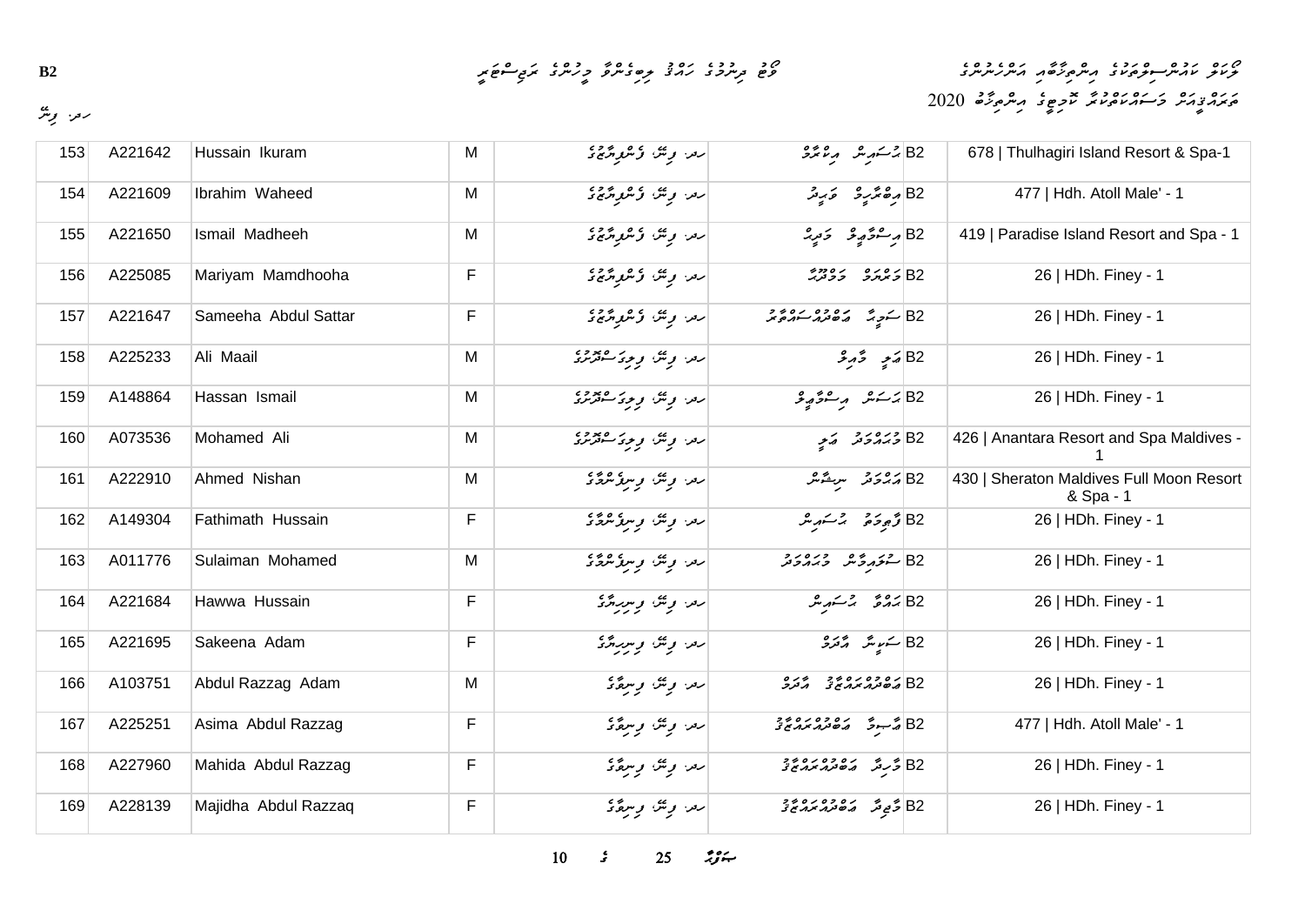*sCw7q7s5w7m< o<n9nOoAw7o< sCq;mAwBoEw7q<m; wBm;vB* م من المرة المرة المرة المرجع المرجع في المركبة 2020<br>مجم*د المريض المربوط المربع المرجع في المراجع المركبة* 

| 170 | A228696 | Mohamed Arif           | M           | رد. ویش وسرهٔ کا           | B2   32,25 كم مركز                         | 26   HDh. Finey - 1           |
|-----|---------|------------------------|-------------|----------------------------|--------------------------------------------|-------------------------------|
| 171 | A228699 | Zahida Hassan          | F           | رمر ویش وسره ی             | B2 بج بریٹر کے شکس                         | 26   HDh. Finey - 1           |
| 172 | A132571 | Ali Waheed Adam        | M           | رمر. وِنَشَ وِنَتَرَةَ     | B2 <i>جَجِ وَبِي</i> تْر <i>مُ</i> تَرَدَّ | 26   HDh. Finey - 1           |
| 173 | A228725 | Ibrahim Asif Ali       | M           | رمر. وِ مَثَنٌ وَ مَرْكَزُ | B2 مەھ <i>ئۇر - ئۇ شى</i> ر ئۇ مۇم يە      | 26   HDh. Finey - 1           |
| 174 | A228727 | Mohamed Abeer          | M           | رمرا ويمثل ويتزلى          | B2 <i>جەڭگە جۇ مەھ</i>                     | 26   HDh. Finey - 1           |
| 175 | A228729 | Niuma Ali              | $\mathsf F$ | رمرا ويمثل ويترثى          | B2 س <i>مۃً 5 مَ</i> ی                     | 26   HDh. Finey - 1           |
| 176 | A221794 | Abdul Hakeem Mohamed   | M           | رى وش وەەپ                 | B2 בפינצגים כגביבי                         | 26   HDh. Finey - 1           |
| 177 | A221902 | Ahmed Saleem           | M           | رىن وش وەھمە               | B2 كەنزى كىم بەر ئىكتىم ئىككىنى ئىل        | 429   Kurumba Maldives - 1    |
| 178 | A221798 | Mareena Ibrahim        | F           | رى وش وەەپ                 | B2 ك <sup>ې</sup> رىنگە م <i>ەھتگى</i> دۇ. | 26   HDh. Finey - 1           |
| 179 | A138135 | Mohamed Abdul Hakeem   | M           | رىن وش ۋىرەپ،              | B2 درورو روووربرو                          | 26   HDh. Finey - 1           |
| 180 | A221783 | Mohamed Ahmed          | M           | رى وش وەەپ                 | B2 دره در بره دور                          | 26   HDh. Finey - 1           |
| 181 | A138137 | Saira Abdul Hakeem     | F           | رىن وېش ۋىزمەم             | B2 شهر پر مقدم دیگر دی                     | 566   Villimale' Ehenihen - 1 |
| 182 | A221896 | Shaahidha Abdul Hakeem | $\mathsf F$ | رىن وش ۋىرەپ،              | B2 څرنگ مەھىر <i>ومى</i> رو                | 566   Villimale' Ehenihen - 1 |
| 183 | A337028 | Shahudha Abdul Hakeem  | F           | رى وىش ۋىرمەت              | B2 خەرقر مەھىر <i>ومى</i> بو               | 26   HDh. Finey - 1           |
| 184 | A221815 | Shamiya Abdul Hakeem   | F           | رىن وش وەەپ                | B2 څومر مصر ده دريد                        | 566   Villimale' Ehenihen - 1 |
| 185 | A221888 | Shazna Abdul Hakeem    | $\mathsf F$ | رى وش وەەپ                 | B2 خى <i>ق شەھىرى بىرى</i>                 | 26   HDh. Finey - 1           |
| 186 | A111150 | Ahmed Afsal            | M           | رمز، ویکن کی کورا ہے       | B2 <i>ה جوھ پرو بہو</i>                    | 26   HDh. Finey - 1           |

 $11$  *s*  $25$   $25$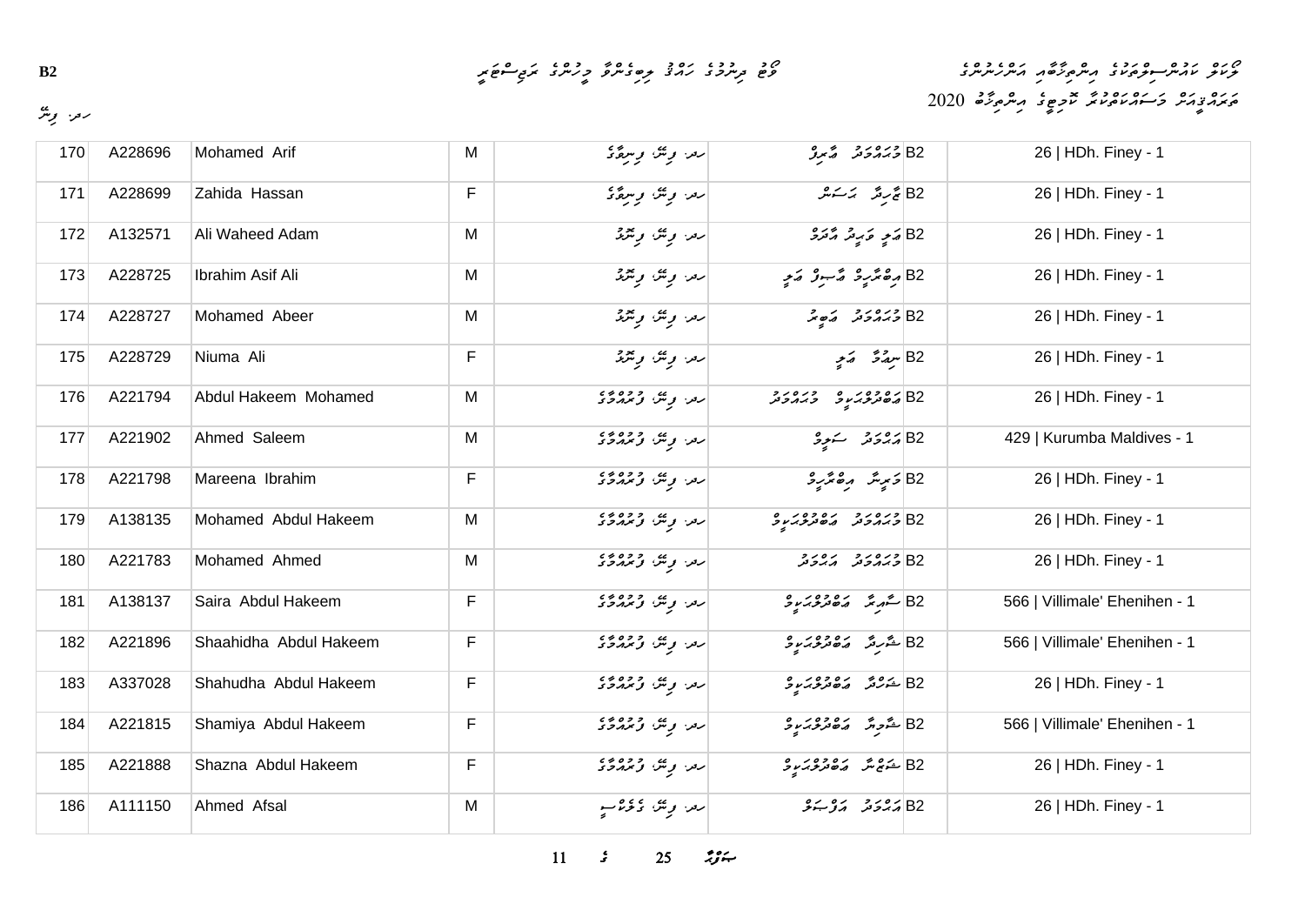*sCw7q7s5w7m< o<n9nOoAw7o< sCq;mAwBoEw7q<m; wBm;vB* م من المرة المرة المرة المرجع المرجع في المركبة 2020<br>مجم*د المريض المربوط المربع المرجع في المراجع المركبة* 

| 187 | A326679 | Mohamed Afaf               | M | رىر.   و ئىش   ئا ئۇراسىيە | B2 <i>جەنگە خەرقۇ</i>                        | 26   HDh. Finey - 1                    |
|-----|---------|----------------------------|---|----------------------------|----------------------------------------------|----------------------------------------|
| 188 | A221112 | Hawwa Aboobakuru           | F | ریں ۔ ویش کے سے مرد ہ      | $22222$ $202$                                | 26   HDh. Finey - 1                    |
| 189 | A026165 | Ahmed Mohamed              | M | رەر، بەنتى، ئەسىملەتت      | B2 ג'ליב בגם בי                              | 26   HDh. Finey - 1                    |
| 190 | A225152 | <b>Fathmath Suha Ahmed</b> | F | رىما المرتش كالسمائك       | B2 رُجوحَ ۾ ڪَٽُ مُکومَر                     | 26   HDh. Finey - 1                    |
| 191 | A222380 | Shakeeba Ali               | F | رەر كەنتى كەسىمىتىك        | B2 ش <i>ەرى</i> مەم                          | 26   HDh. Finey - 1                    |
| 192 | A148119 | Abdulla Ziunad             | M | رى وش دەرە،                | B2 كەھەتراللە   سى ھەمترىتر                  | 26   HDh. Finey - 1                    |
| 193 | A222704 | Ahmed Zaid                 | M | رى وتى دەردە               | B2 كەندى كىم ئىقرىتىلىكى ئىقرات              | 26   HDh. Finey - 1                    |
| 194 | A148118 | Aishath Zihna              | F | رى وتى دەردە               | B2 م <i>ەم ھەم بىم جى</i> گە                 | 26   HDh. Finey - 1                    |
| 195 | A222718 | Ali Zahidh                 | M | رى وتى دەردە،              | B2 <i>ھَ جِ</i> گُرِ مَحْ                    | 678   Thulhagiri Island Resort & Spa-1 |
| 196 | A222777 | Aminath Ziyaadha           | F | رى و ش دەرە ،              |                                              | 26   HDh. Finey - 1                    |
| 197 | A222714 | Ibrahim Ziyad              | M | رى وتى دەردە               | B2 م <i>وھنگرد</i> و س <sub>م</sub> وٹر      | 429   Kurumba Maldives - 1             |
| 198 | A222680 | Mohamed Abdulla            | M | رى و ش دەرە ،              | B2 ديره دين مركات الله                       | 26   HDh. Finey - 1                    |
| 199 | A225228 | Zubaid Mohamed             | M | رى وتى دەردە               | B2 <i>המקיל בגמכת</i>                        | 26   HDh. Finey - 1                    |
| 200 | A036994 | Abdul Raheem Hashim        | M | رىر. وتىش مەنگە ئەنگە      | B2 <i>مُەھەرمُ مَرىدۇ گەش</i> ۇ              | 26   HDh. Finey - 1                    |
| 201 | A222861 | Ali Arif                   | M | رىن وپى مەنگەھ ئەنگە       | B2 <i>جَ</i> يْحِ حَمْ مِرْدْ                | 744   Six Senses Laamu-1               |
| 202 | A222847 | Aminath Mohamed            | F | رىن وتى مەنگە ئەنگە        | B2 مُوسَمَعُ وَيَرْمُدُونَر                  | 26   HDh. Finey - 1                    |
| 203 | A115327 | Fathimath Areesha          | F | رىن وېئن مەنگەھ ئەلگى      | B2 ژ <sub>ېم</sub> وکا تر کمپ <sup>ر</sup> گ | 26   HDh. Finey - 1                    |

 $12$  *s*  $25$  *n***<sub>s</sub>**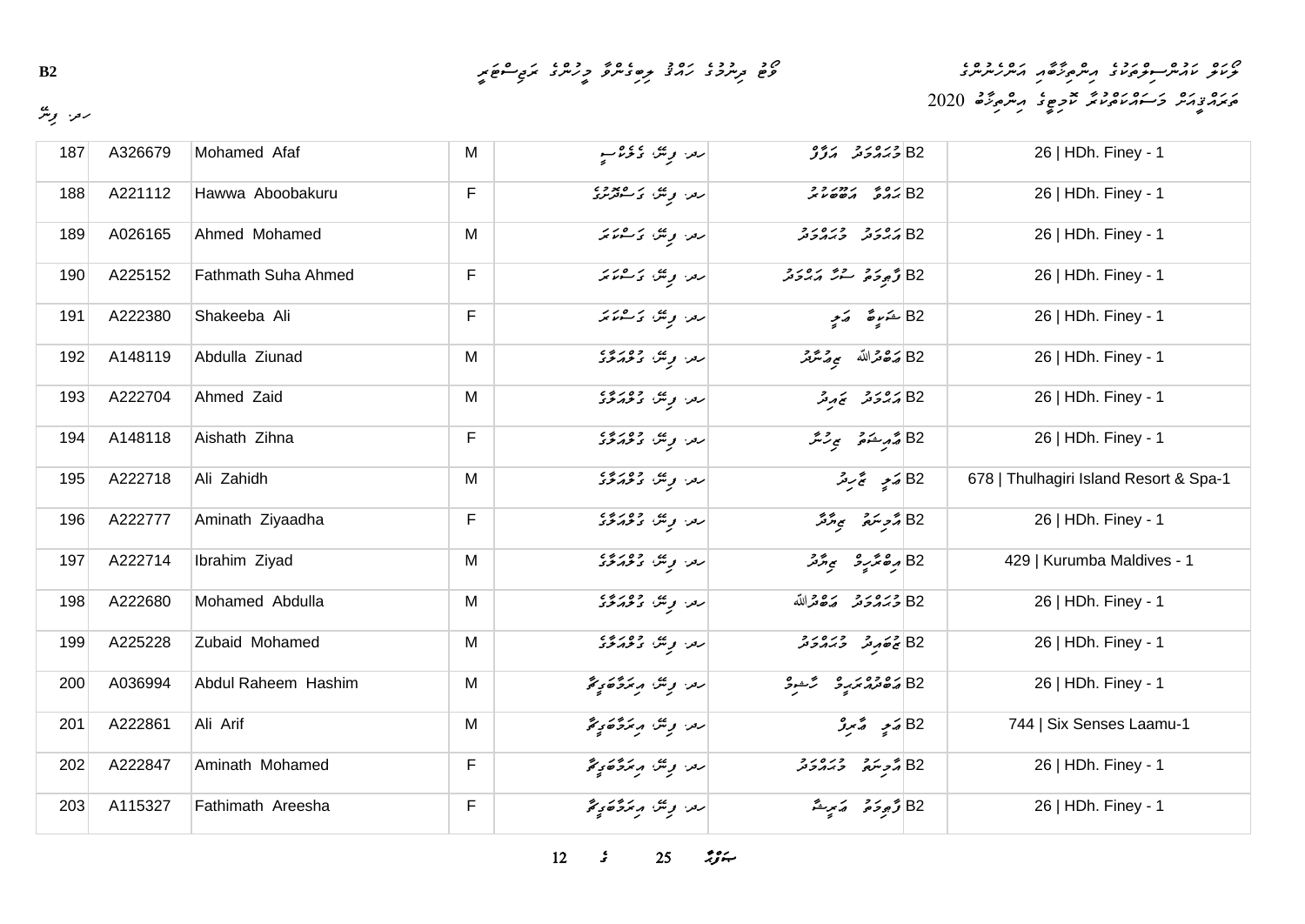*sCw7q7s5w7m< o<n9nOoAw7o< sCq;mAwBoEw7q<m; wBm;vB* م من المرة المرة المرة المرجع المرجع في المركبة 2020<br>مجم*د المريض المربوط المربع المرجع في المراجع المركبة* 

| 204 | A222859 | Ibrahim Thaufeeq     | M           | رىر. وتىش مەنگە ئەنگە  | B2 مەھەرىپە ھەمرىي                       | 477   Hdh. Atoll Male' - 1    |
|-----|---------|----------------------|-------------|------------------------|------------------------------------------|-------------------------------|
| 205 | A346897 | Irasha Abdul Raheem  | $\mathsf F$ | رىن وِ ئىن مەيمۇقەي ئۇ | B2 مرتزئے مقصد <i>مرتدب</i> و            | 26   HDh. Finey - 1           |
| 206 | A222854 | Mohamed Abdul Raheem | M           | رىن وېش مەترقە ئەلق    | B2 32020 2020 B2                         | 119   B. Dharavandhoo - 1     |
| 207 | A094325 | Ahmed Shafeeq        | M           | رمزا ویش مرتزوی        | B2 <i>252.2 ڪو</i> ِ ت                   | 91   R. Alifushi - 3          |
| 208 | A221397 | Siththi Fulhu        | $\mathsf F$ | رمه ویش متروی          | B2 سوچرىرى تى                            | 26   HDh. Finey - 1           |
| 209 | A221407 | Siyana Abdul Jaleel  | $\mathsf F$ | رمز ویش متروی          | B2 سەئەتر مەھەرمەت <sub>ى م</sub> و      | 26   HDh. Finey - 1           |
| 210 | A049316 | <b>Abdul Azeez</b>   | M           | رى وېش پر پرورو .      | B2 پرەۋەپرىي<br>82 يى <i>ڭ قىرىۋەپرى</i> | 26   HDh. Finey - 1           |
| 211 | A225214 | Ahmed Nasih          | M           | رمن ویکن مقرمتروی      | B2 <i>مەدە</i> ر شەر                     | 477   Hdh. Atoll Male' - 1    |
| 212 | A138337 | Mariyam Sadhaa Moosa | F           | رور ویش پر پژوروی      | B2 كەنگەر ئەمەر تۇرىخ                    | 477   Hdh. Atoll Male' - 1    |
| 213 | A128602 | Abdulla Ali          | M           | رمر وتكن مرتزكرة       | B2 مَەھمَّدَاللە مَەمِ                   | 26   HDh. Finey - 1           |
| 214 | A128603 | Adam Abdulla         | M           | رىن وپش مەنگەم ئ       | B2 مُعَرَّقِ مَصْحَداللَّه               | 26   HDh. Finey - 1           |
| 215 | A221390 | Ali Abdulla          | M           | رىن وېش مەنگەم ئ       | B2 صَعِي <i>ٰ صَ®مَّد</i> اللَّه         | 26   HDh. Finey - 1           |
| 216 | A221389 | Aminath Abdulla      | $\mathsf F$ | رىن وېش مەنگەم ئ       | B2 مُحْرِسَمَةً مَصْحَدَاللّه            | 26   HDh. Finey - 1           |
| 217 | A111271 | Fathimath Abdulla    | F           | رمه ویکن مرتزکا و ع    | B2 وَجِوَة صَدَّة مَدَاللَّه             | 26   HDh. Finey - 1           |
| 218 | A221377 | Hafsa Ibrahim        | $\mathsf F$ | رمر ویک مرتزکا و ع     | B2 ئەبۇب مەھەر ئەر                       | 26   HDh. Finey - 1           |
| 219 | A221380 | Hawwa Abdulla        | F           | رمر وتكن مرتزكموتى     | B2 بَرْمُوْ بَرَصْعَرْاللّهِ             | 26   HDh. Finey - 1           |
| 220 | A074375 | Mariyam Abdulla      | F           | رىن وېش مەنگەم ئ       | B2 <i>وَمُعْهُرْ وَهُ</i> قَرَاللَّهُ    | 566   Villimale' Ehenihen - 1 |

 $13$  *s*  $25$  *n***<sub>i</sub>** *n***<sub>i</sub>**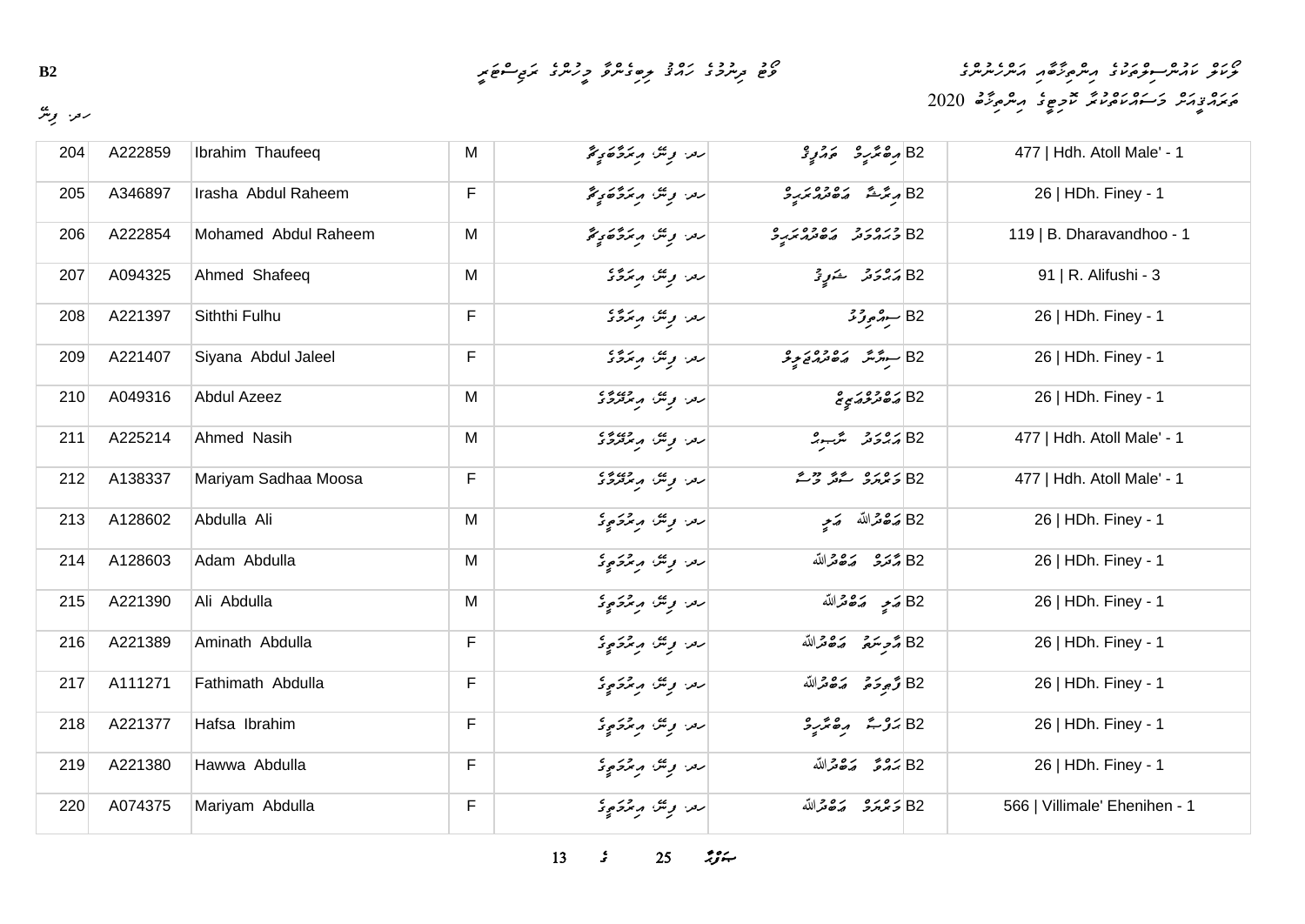*sCw7q7s5w7m< o<n9nOoAw7o< sCq;mAwBoEw7q<m; wBm;vB* م من المرة المرة المرة المرجع المرجع في المركبة 2020<br>مجم*د المريض المربوط المربع المرجع في المراجع المركبة* 

| 221 | A048781 | Ali Rasheed        | M | ردر و ش کے سے برو و د ،      | B2   <i>مَ</i> حٍ - مَرْشِوْمٌ                | 26   HDh. Finey - 1                                         |
|-----|---------|--------------------|---|------------------------------|-----------------------------------------------|-------------------------------------------------------------|
| 222 | A048839 | Saud Ali           | M | رور، ویکی کے سرچ بر وہ ہ     | B2 سَمَ <i>دُوْ مَ</i> عِ                     | 678   Thulhagiri Island Resort & Spa-1                      |
| 223 | A097603 | Amir Abdul Raheem  | M | ردر ویش کے سعوم ور           | B2 مُجرِّس مُصْرِمْ مُرْمِرِ وَ               | 26   HDh. Finey - 1                                         |
| 224 | A220911 | Hassan Ibrahim     | M | رور ویش کے سعوم ور           | B2 ئەسەمىر مەھ <i>مەر</i> بى                  | 26   HDh. Finey - 1                                         |
| 225 | A220988 | Imran Abdul Raheem | M | ردر ویژ، در ۱۶۵۵ ور          | B2 مەئەم مەمەم <i>كى</i> رە                   | 26   HDh. Finey - 1                                         |
| 226 | A221731 | Abdul Ghanee Ahmed | M | رى وتى ئەسەدە ،              | B2 בכבל ביק היכנק                             | 477   Hdh. Atoll Male' - 1                                  |
| 227 | A222872 | Ahmed Abdulla      | M | رى وتى ئەسەدە ،              | B2 مَرْكَرَ مَنْ مَدَّاللَّهُ                 | 26   HDh. Finey - 1                                         |
| 228 | A221728 | Ali Rameez         | M | رىن بوش ئەس دەپ              | B2  رَ <sub>ّحِي</sub> بَرَ <sub>حِي</sub> حُ | 727   Four Seasons Resort Maldives at<br>Landaa Giraavaru-1 |
| 229 | A083431 | Ibrahim Shihab     | M | رىن بوش ئەس دەپ              | B2 مەھم <i>گرى</i> ھەرمە                      | 477   Hdh. Atoll Male' - 1                                  |
| 230 | A221723 | Mohamed Ahmed      | M | رى وتى ئەسەدە ،              | B2 ديره ده بره دو                             | 26   HDh. Finey - 1                                         |
| 231 | A221706 | Zubaida Mohamed    | F | رىر. وېش ئەس دەپ             | B2 <i>בْסَתְית בְּגֹתְכ</i> ּנ <i>ּ</i>       | 26   HDh. Finey - 1                                         |
| 232 | A222615 | Abdulla Yoosuf     | M | رى وىش ئامۇي                 | B2 مَرْدَّقْدِ اللَّهُ مَرْتَّمَوْ            | 26   HDh. Finey - 1                                         |
| 233 | A222618 | Ahmed Abdulla      | M | رى وىش ئامۇي                 | B2 مَرْكَرَ مَنْ مَدَّاللَّهُ                 | 26   HDh. Finey - 1                                         |
| 234 | A083610 | Hamid Abdulla      | M | رىر. ب <sub>و</sub> ش ئىقىمى | B2 بَرْحِ مِرْ مَرْحَمْدَاللّه                | 419   Paradise Island Resort and Spa - 1                    |
| 235 | A326681 | Mariyam Shiuny     | F | ریں ویش کامیڈ                | B2  <i>ويرودة</i> شورمبر                      | 477   Hdh. Atoll Male' - 1                                  |
| 236 | A222099 | Ratheeba Ahmed     | F | ریں ویکن کامیکر              |                                               | 26   HDh. Finey - 1                                         |
| 237 | A092235 | Anwar Mohamed      | M | رمزا ويتنا الأقرمي           | B2 كەنبور بورەرد                              | 26   HDh. Finey - 1                                         |

 $14$  *s*  $25$   $25$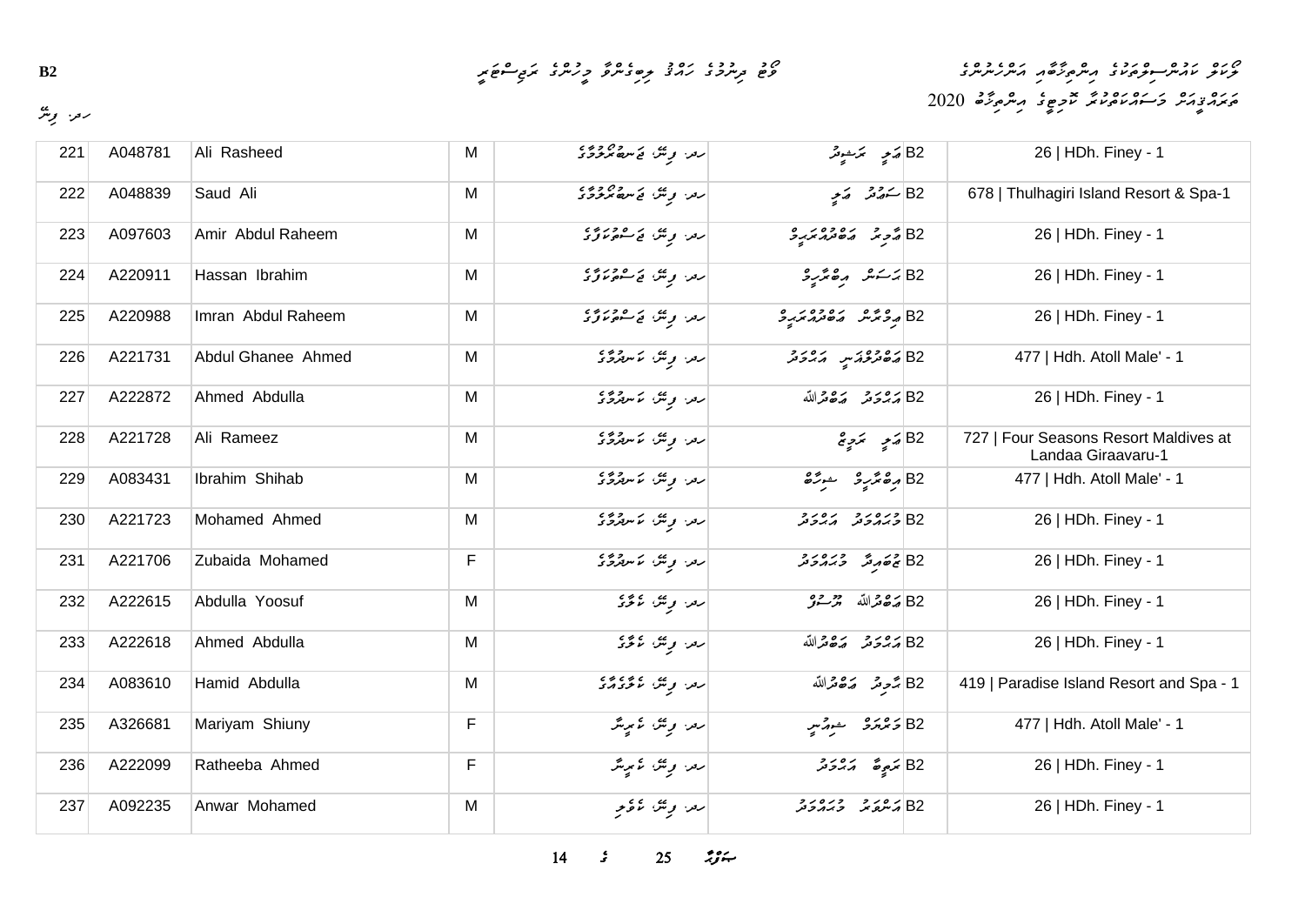*sCw7q7s5w7m< o<n9nOoAw7o< sCq;mAwBoEw7q<m; wBm;vB* م من المرة المرة المرة المرجع المرجع في المركبة 2020<br>مجم*د المريض المربوط المربع المرجع في المراجع المركبة* 

| 238 | A368525 | Fathimath Shaziya | F            | رمزا ويمكا الأقرمي      | B2  <i>وَّهِ دَهُ</i> شَمِيرٌ      | 26   HDh. Finey - 1                       |
|-----|---------|-------------------|--------------|-------------------------|------------------------------------|-------------------------------------------|
| 239 | A323502 | Mohamed Suhaan    | M            | رمزا ويتنا الأقرمي      | B2 <i>دېم دون</i> ر سرمبر          | 26   HDh. Finey - 1                       |
| 240 | A220705 | Shadhiya Mohamed  | $\mathsf F$  | رمزا ويتن الأقرمي       | B2 ش <i>ەربۇ جەم</i> ەرىر          | 26   HDh. Finey - 1                       |
| 241 | A222103 | Fathimath Ibrahim | $\mathsf F$  | رىن ۋىتن ۋرېژ           | B2 زُوچوَ مِرْه مُرْبِرْ           | 26   HDh. Finey - 1                       |
| 242 | A124657 | Mohamed Shakeeb   | M            | رىر. وېئن ئۇنى ئۇي      | B2 <i>جەممى ھىرە</i>               | 26   HDh. Finey - 1                       |
| 243 | A225171 | Ahmed Majidh      | M            | رىن كۆش كەنگى بى        | B2 كەنزى قىم قى                    | 477   Hdh. Atoll Male' - 1                |
| 244 | A225064 | Aishath Maayaa    | $\mathsf F$  | رىن ۋىش كەشپىر ئ        | B2 م <i>ەم شەقى ئى</i> گە          | 566   Villimale' Ehenihen - 1             |
| 245 | A140855 | Fauziyya Mohamed  | $\mathsf F$  | رىن بېش كەشپى           | B2 زَرَم مِرْشَ حَدَمَدَ مَرَ      | 477   Hdh. Atoll Male' - 1                |
| 246 | A221065 | Habeeba Ibrahim   | $\mathsf F$  | رىن بوش كەشپى ئى        | B2 بَصِرَةً مِصْرَّرِدً            | 566   Villimale' Ehenihen - 1             |
| 247 | A050105 | Ibrahim Hussain   | M            | رىر. وېش ۋىرىدى         | B2 مەھەرىرى بىر شەمبەتلە           | 425   One & Only Reethi Rah, Maldives - 1 |
| 248 | A225216 | Mohamed Isham     | M            | رىن وېش ۋىيرومى         | B2 <i>جەممى ھىشى</i>               | 566   Villimale' Ehenihen - 1             |
| 249 | A144386 | Sanfa Mohamed     | F            | رىر. وېش ۋىرومى         | B2 سەئىر ئەمدە ئىر                 | 26   HDh. Finey - 1                       |
| 250 | A222645 | Shafeega Moosa    | $\mathsf F$  | رىر. وېش ۋىرمۇي         | B2 ڪريڙ تر <sup>م</sup> گ          | 566   Villimale' Ehenihen - 1             |
| 251 | A054403 | Abida Hussain     | $\mathsf F$  | رى وىگە دىمەردە ،       | B2 مُتَّصِمٌ بِرْسَمَ <i>رِيمْ</i> | 477   Hdh. Atoll Male' - 1                |
| 252 | A220557 | Aminath Hassan    | $\mathsf{F}$ | رى وتكل كالممس كالمحالي | B2 مُ <i>جِسَمْہ</i> بَرَسَسْ      | 26   HDh. Finey - 1                       |
| 253 | A222406 | Azhary Ahmed      | F            | رىر. وېش سىۋە ئ         | B2 <i>השית ההכנר</i>               | 26   HDh. Finey - 1                       |
| 254 | A228800 | Hassan Moosa      | M            | رىر. وېش سرچ ئوگ        | B2  يرسكر وحرثة                    | 26   HDh. Finey - 1                       |

 $15$  *s*  $25$  *n***<sub>i</sub>** *n***<sub>i</sub>**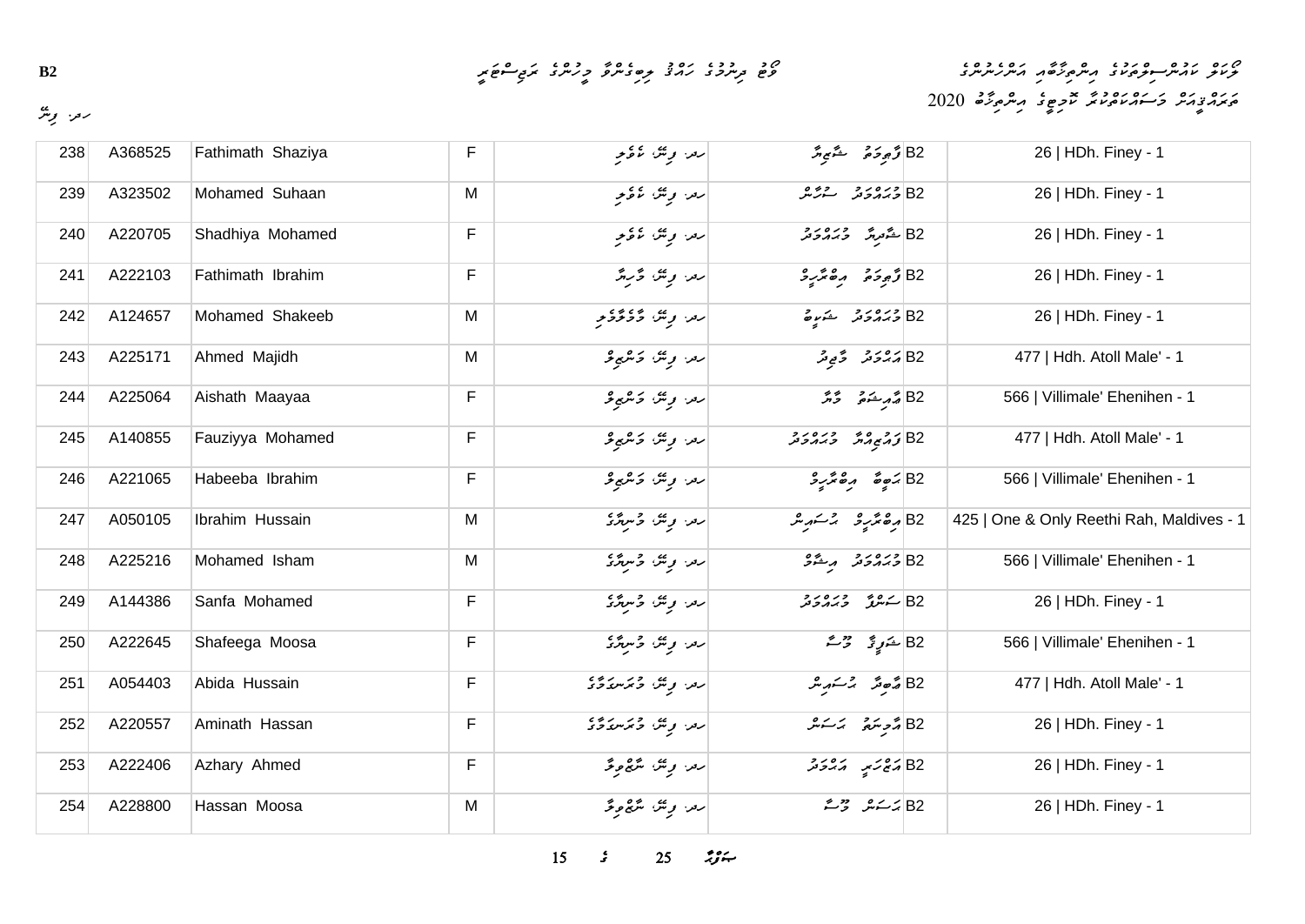*sCw7q7s5w7m< o<n9nOoAw7o< sCq;mAwBoEw7q<m; wBm;vB* م من المرة المرة المرة المرجع المرجع في المركبة 2020<br>مجم*د المريض المربوط المربع المرجع في المراجع المركبة* 

| 255 | A228732 | Mohamed Hassan         | M           | رىر. وېش سرچ ئوگ          | B2 <i>32823 بركتيل</i>                       | 26   HDh. Finey - 1                      |
|-----|---------|------------------------|-------------|---------------------------|----------------------------------------------|------------------------------------------|
| 256 | A138136 | Ahmed Rameez           | M           | رىن ۋېش سەسىرە ئ          | B2   <i>دَ بْدُو بْنْ بْرُوِيْ</i>           | 477   Hdh. Atoll Male' - 1               |
| 257 | A222601 | Asma Abdul Majeed      | F           | رەر، بويىش، ئىگەنگە       | B2 كەشىۋە بەھ <i>قەرىۋە ي</i> وتر            | 26   HDh. Finey - 1                      |
| 258 | A222646 | Mohamed Moosa          | M           | رىر. وېش ئىرىمىشە         | B2 دېم ديگر تر شگر                           | 26   HDh. Finey - 1                      |
| 259 | A050760 | Ahmed Abdul Latheef    | M           | رىر. وېش ئىزىسوپەرچەك     | B2 ג' פי כ" גם כסי, פ                        | 26   HDh. Finey - 1                      |
| 260 | A231341 | Mohamed Shanih         | M           | رىر. وېش ئىزىسوچەرچەك     | B2 <i>وَيَدْوَدُو</i> سُدَّسِ <i>رُ</i>      | 426   Anantara Resort and Spa Maldives - |
| 261 | A222219 | Shaheeda Jaufar        | F           | رىر. وېش ئىزىسوچەرچەك     | B2 حَدَرٍ مَرَّ مَدَوَ مَرَّ –               | 26   HDh. Finey - 1                      |
| 262 | A221371 | Shaniya Ahmed          | $\mathsf F$ | رىر. وېش ئىزىسوچەرچەك     | B2 شَمْسِهُ 42 دَرْدَ قَر                    | 26   HDh. Finey - 1                      |
| 263 | A120745 | Ali Abdul Latheef      | M           | رىر. وىش سەسىر ھەقتى      | B2 <i>جَجِدٍ حَ</i> ص <i>ُومِ حَبِّوِ وَ</i> | 26   HDh. Finey - 1                      |
| 264 | A120747 | Ibrahim Abdul Latheef  | M           | أرفرا أوتكل الكرسوج وتخر  | B2 مەھمەدىر ھەمدىر مورى                      | 477   Hdh. Atoll Male' - 1               |
| 265 | A221364 | Safeenath Mohamed      | F           | رە. دەش سەسەم بۇ          | B2  سەرپەتىھ ت <i>ەشەھ</i> ەتە               | 26   HDh. Finey - 1                      |
| 266 | A227830 | Aminath Shaufa         | F           | رفرا وتكل الكرسولية والمح | B2 مُجِسَمَة شَوْرٌ                          | 26   HDh. Finey - 1                      |
| 267 | A227826 | Fathmath Sifaza        | F           | رەر، ۋېش سەسىرەرىد        | B2 تَ <i>جوحَمْ سِوَتَّ</i>                  | 429   Kurumba Maldives - 1               |
| 268 | A227829 | Mariyam Samila Mohamed | F           | رىر. وېش سرگىيە پەرلە     | B2 <i>ويمهو مشوقة وب</i> روير                | 477   Hdh. Atoll Male' - 1               |
| 269 | A054466 | Mohamed Abdul Latheef  | M           | رو. ویک مکرسور برگ        | B2 دره در ده ده در ه                         | 26   HDh. Finey - 1                      |
| 270 | A231325 | Shamoona Mohamed       | F           | رە، ۋېڭ ئەسورىد           | B2 شەخرىم مەدەرە                             | 26   HDh. Finey - 1                      |
| 271 | A227825 | Suriyya Jaufar         | F           | ریں ویکن انگر سور بارگر   | B2 <i>فومبرمگر فے ماؤن</i> مر                | 26   HDh. Finey - 1                      |

 $16$  *s*  $25$  *z*  $25$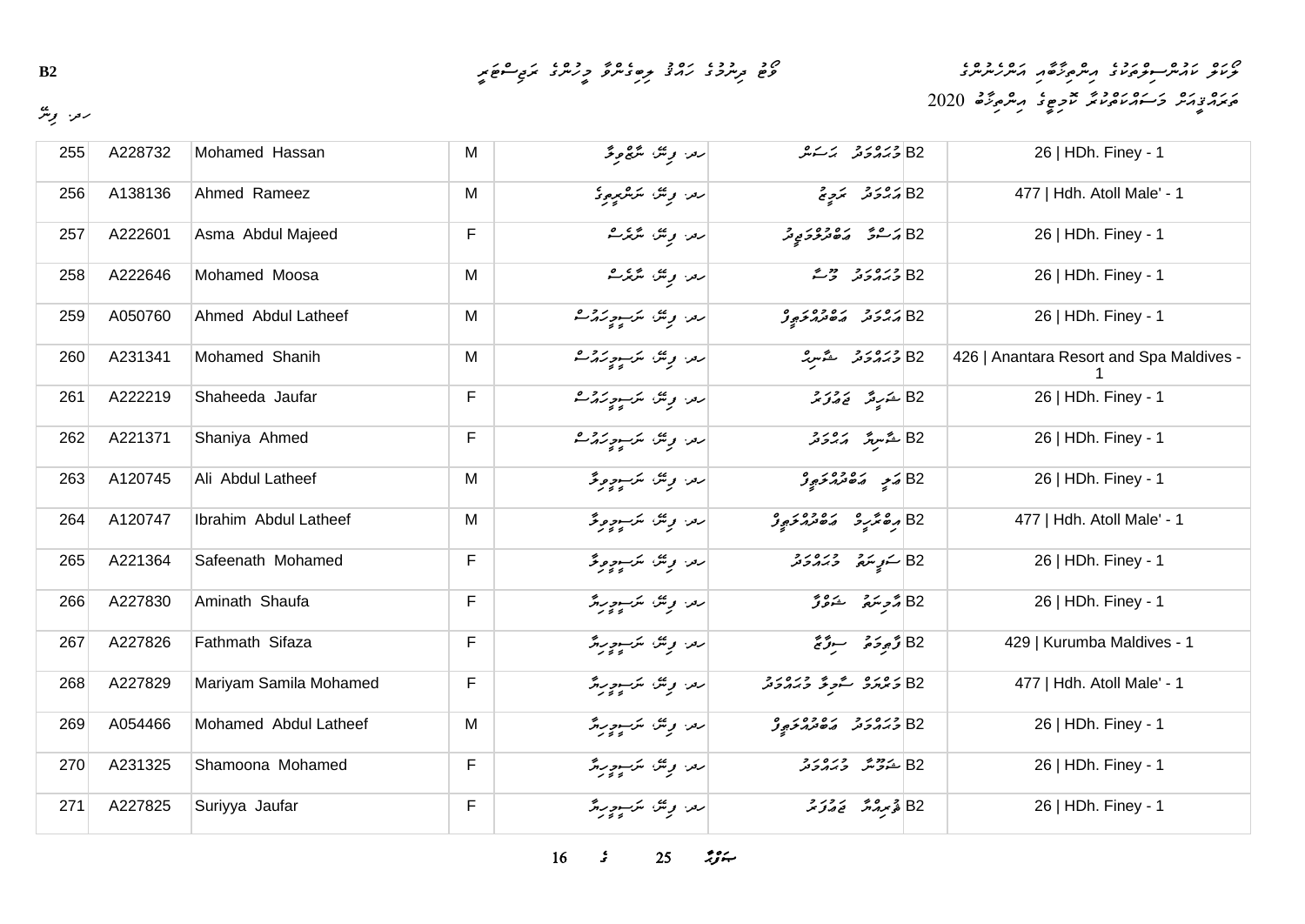*sCw7q7s5w7m< o<n9nOoAw7o< sCq;mAwBoEw7q<m; wBm;vB* م من المرة المرة المرة المرجع المرجع في المركبة 2020<br>مجم*د المريض المربوط المربع المرجع في المراجع المركبة* 

| 272 | A222090 | Abdulla Rameez       | M           | رىر. وېش شەھەردە                | B2 مَەھەراللە مَرَىبى                      | 26   HDh. Finey - 1                     |
|-----|---------|----------------------|-------------|---------------------------------|--------------------------------------------|-----------------------------------------|
| 273 | A222092 | Adnan Mohamed        | M           | رىر. وېش شەھەردە                | B2 كەنترىترىتر بەردەرد                     | 26   HDh. Finey - 1                     |
| 274 | A222089 | Aishath Muna         | $\mathsf F$ | رىر. وېش شەكەر دە ،             | B2 م <i>ەم شەھ</i> ەر قىگر                 | 26   HDh. Finey - 1                     |
| 275 | A125080 | Aminath Ali          | $\mathsf F$ | رىر. <sub>ئې</sub> ش شمەخمەتىرى | B2 مُجِسَعُہُ      مَجِبِ                  | 26   HDh. Finey - 1                     |
| 276 | A152973 | Inaz Mohamed         | M           | رىر. وېش شمەخەم دە ،            | B2 مِتَّرَجْ حَمَدَ مَعْرَفَرْ             | 26   HDh. Finey - 1                     |
| 277 | A222088 | Mohamed Abdul Rahman | M           | رى وېش شمە 2015 دە              | B2 ديرورو دي دوروويو                       | 26   HDh. Finey - 1                     |
| 278 | A222094 | Moonisa Mohamed      | F           | رىر. وېش شەكەردى                | B2 تۆسرىگە ئەمەد تەر                       | 554   Hulhumale', Ehenihen - 2          |
| 279 | A221033 | Azeeza Ibrahim       | $\mathsf F$ | رىر. وېش سرەك مۇم               | B2 <i>مَيِّ جَمْ م</i> ِ صَمَّرِ حَ        | 26   HDh. Finey - 1                     |
| 280 | A221045 | Fathimath Aroosha    | F           | رىر. وېش سرەكتەھىر              | B2 رَّجْوِحَةَ مَعْرَشَةَ                  | 554   Hulhumale', Ehenihen - 2          |
| 281 | A095158 | Jaufar Ahmed         | M           | رىر. بولىش سرەك ھۇسر            | B2 يَ <i>جەدْ بَد مەردى</i> ر              | 26   HDh. Finey - 1                     |
| 282 | A403619 | Mohamed Javidh       | M           | رىر. وېش سرەك ھەم               | B2  <i>جُهُمُ جُوَمُ</i> = يُحْمِ مُرُ     | 661   OBLU By Atmosphere At Helengeli-1 |
| 283 | A225060 | Niyaasa Jaufar       | F           | رىر. وېش سرەك مۇم               | B2 سِرَمَتْہ مَح <b>دَ</b> وَيْتَہ         | 26   HDh. Finey - 1                     |
| 284 | A026048 | Ahmed Mohamed        | M           | رىن بوش كەستەھرىرى              | B2 ביבר כנסני                              | 566   Villimale' Ehenihen - 1           |
| 285 | A225126 | Aishath Saaha        | F           | رىر. وېش كەككەنلىرۇ             | B2 مەم ئىقتىمە ئىستىر                      | 566   Villimale' Ehenihen - 1           |
| 286 | A222252 | Aminath Samrath      | F           | رىن وېش كەسكىرىدۇ               | B2 مُ <i>جِي مَدَّةِ مُسَاحِرْ مَدَّةٍ</i> | 566   Villimale' Ehenihen - 1           |
| 287 | A225133 | Mariyam Sudha        | F           | رىن وېش كەسكىلگىرى              | B2 كەبە <i>بەدە</i> سەم <i>ى</i> ر         | 566   Villimale' Ehenihen - 1           |
| 288 | A222214 | Sameera Jaufar       | F           | رىر. وېش كەسكىلگىرى             | B2 سَمَ <i>دٍ پُرْ" وَيُرْتَرُ</i>         | 566   Villimale' Ehenihen - 1           |

 $17$  *s*  $25$   $25$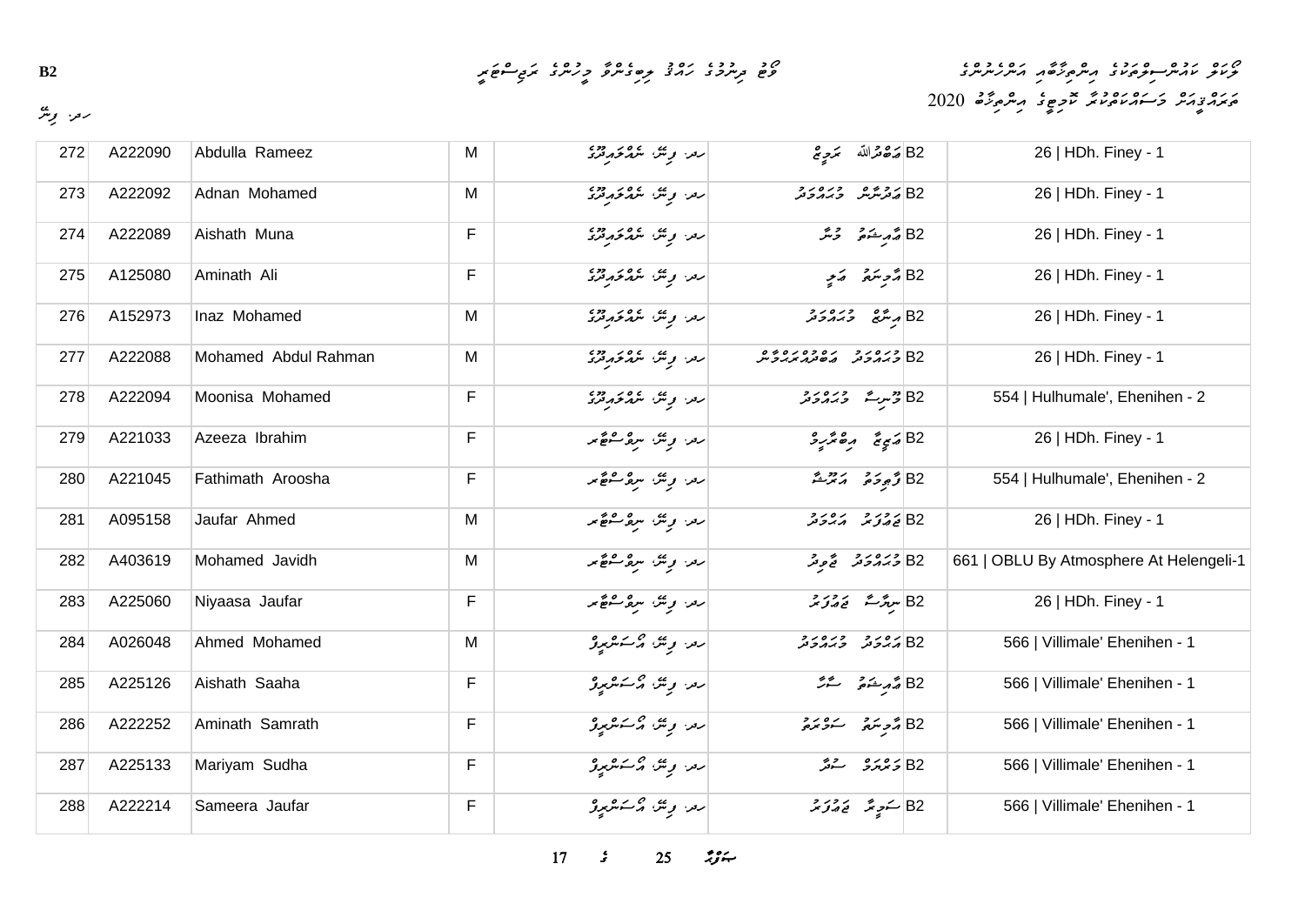*sCw7q7s5w7m< o<n9nOoAw7o< sCq;mAwBoEw7q<m; wBm;vB* م من المرة المرة المرة المرجع المرجع في المركبة 2020<br>مجم*د المريض المربوط المربع المرجع في المراجع المركبة* 

| 289 | A000285 | Abdul Samad Mohamed  | M           | رىر، وېش كەشكەرلىقى ئى    | B2 كەھەم بەر بەر دىرە بەر د         | 26   HDh. Finey - 1           |
|-----|---------|----------------------|-------------|---------------------------|-------------------------------------|-------------------------------|
| 290 | A225139 | Ali Saalim           | M           | رىر. بوش كەك سەھرىم بوگ   | B2 <i>جَ</i> حٍ گُمْحِرْدُ          | 26   HDh. Finey - 1           |
| 291 | A159185 | Fathimath Shaneeza   | F           | رىر. وېش كەككەسرىلەر ئى   | B2 تُرجوحَ حُمَ شَهْرِيجٌ           | 566   Villimale' Ehenihen - 1 |
| 292 | A222281 | Hawwa Shaaila        | F           | رىر. وېش كەككەسرىلەر ئى   | B2 جَهْرَةَ شَهْرِقَ                | 26   HDh. Finey - 1           |
| 293 | A332296 | Mariyam Sobeeha      | F           | رىر. بوش كەك سرىرە ئ      | B2 دېرو خوځه                        | 26   HDh. Finey - 1           |
| 294 | A148985 | Shahenaz Abdul Samad | F           | رىر. وېش كەشكىرىلارقى     | B2 شەرقىق بەرەرە بەرە               | 566   Villimale' Ehenihen - 1 |
| 295 | A222257 | Shakeeba Jaufar      | F           | رىر. بوش كەشكىرىلىمىڭ     | B2 شَرِيعٌ يَ <sub>مَ</sub> وَمَرَ  | 26   HDh. Finey - 1           |
| 296 | A159207 | Fathimath Sama       | F           | رىر. وِتَنَ كَرْجَمْعُومٌ | B2 وَّجِوحَةٌ سَتَرَّ               | 566   Villimale' Ehenihen - 1 |
| 297 | A222186 | Ruqiyya Abdulla      | F           | رىر. وېش كەشكىرىمى ئى     | B2 بحرّةٍ <i>مرّة مرّة هو</i> اللّه | 26   HDh. Finey - 1           |
| 298 | A155822 | Sahula Jaufar        | F           | رىر. بولىش كەككەنلىرى ئى  | B2 سَرْمَرٌ مَجْمَدُ رَمَّرُ        | 26   HDh. Finey - 1           |
| 299 | A148572 | Waheeda Abdulla      | F           | رىر. بوش كەشكىرىمىگە      | B2 <i>ق پيش مَن هن</i> دالله        | 566   Villimale' Ehenihen - 1 |
| 300 | A222154 | Aishath Thereesa     | F           | رمز، ویش مربوع            | B2 مەم ئىقتىم ھىم يېڭە              | 477   Hdh. Atoll Male' - 1    |
| 301 | A225148 | Fathimath Nahula     | F           | رىر. وېتر، بۇ ئىرى ۋى     | B2 تَ <i>مِيحَمْ سَرْبُ</i> مَّ     | 26   HDh. Finey - 1           |
| 302 | A222363 | Fazna Nooh           | F           | رىر. بوش بۇشپەۋك          | B2 تونچ میٹر میٹر 22                | 26   HDh. Finey - 1           |
| 303 | A119834 | Nooh Mohamed         | M           | رىر. وېتر، بۇشپەۋكە       | B2 يوه وره ديو                      | 26   HDh. Finey - 1           |
| 304 | A222372 | Shiuna Nooh          | $\mathsf F$ | رىر. وېش بۇشپېۋى          | B2 ش <i>وم</i> شرحه مین             | 26   HDh. Finey - 1           |
| 305 | A222366 | Sifana Nooh          | F           | رىر. وېتر، ۋېرىي ۋې       | B2 سوڙيئر پيرچ                      | 26   HDh. Finey - 1           |

 $18$  *s*  $25$  *n***<sub>i</sub>** *n***<sub>i</sub>**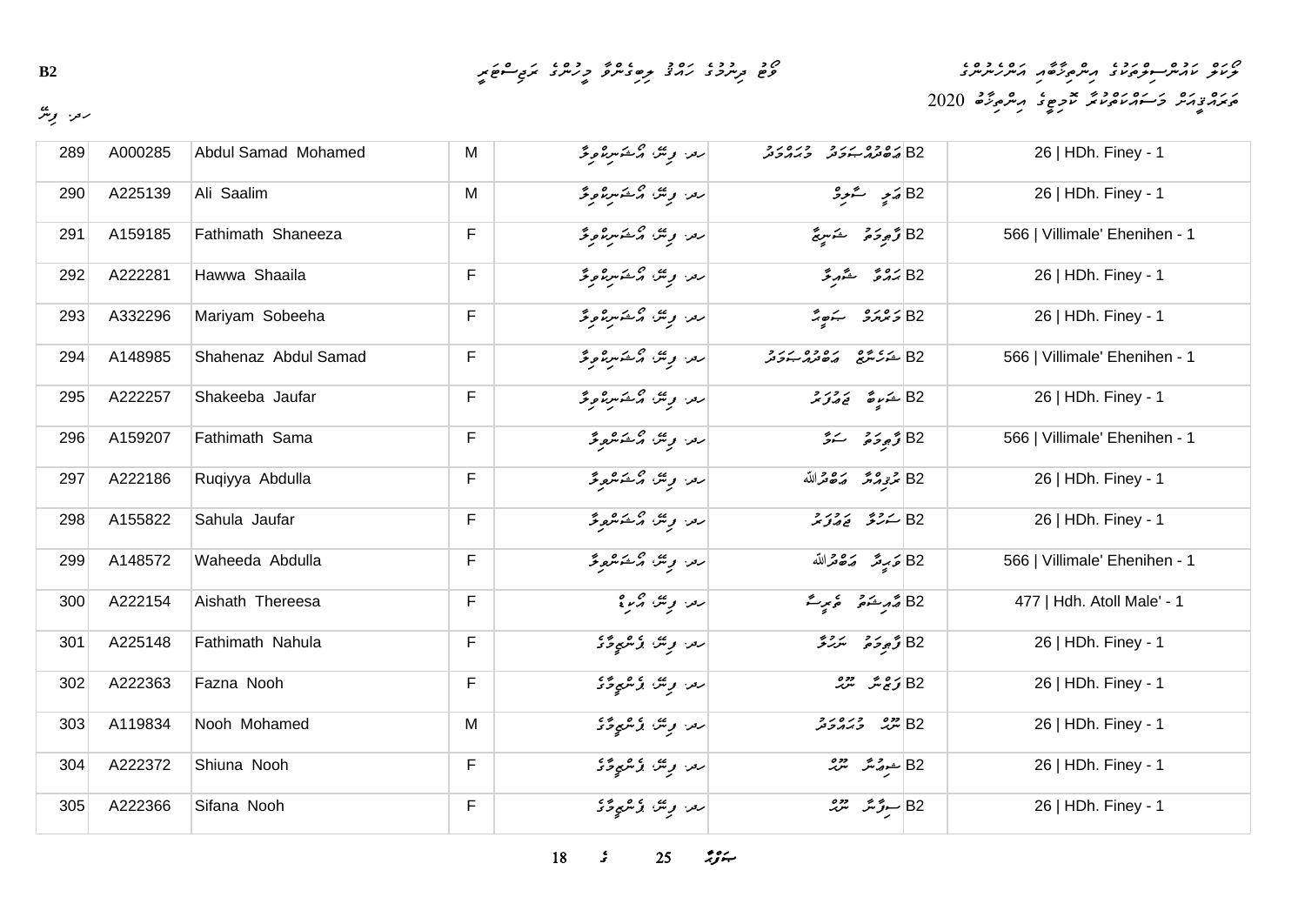*sCw7q7s5w7m< o<n9nOoAw7o< sCq;mAwBoEw7q<m; wBm;vB 2020*<br>*په پوهر وسوډيرونو لومو د موجو د مرمونه* 2020

| 306 | A222370 | Suhana Nooh             | $\mathsf F$ | رىر. وېتر، بۇلىرىمى ئۇتم | B2 گەنگە مەرق                            | 26   HDh. Finey - 1                      |
|-----|---------|-------------------------|-------------|--------------------------|------------------------------------------|------------------------------------------|
| 307 | A111109 | Mohamed Ibrahim         | M           | رور، ویکن بره ، بد ،     | B2 دېممبرد مقتربه                        | 26   HDh. Finey - 1                      |
| 308 | A000232 | Abdul Majeed Mohamed    | M           | رو، وِسٌ بَرَهُ وِمُرَّد | B2 בסיני פיל פילה פיל                    | 566   Villimale' Ehenihen - 1            |
| 309 | A073523 | Abdul Raheem Mohamed    | M           | رىر ، وېش برە وېڅو       | B2 בסבת הפרים כל הרבע                    | 26   HDh. Finey - 1                      |
| 310 | A225166 | Afraau Abdul Raheem     | M           | رىد. وېتر، برەۋەتتى      | B2 ג'ני הסינגיגי                         | 426   Anantara Resort and Spa Maldives - |
| 311 | A222440 | Haleema Zakariyya       | $\mathsf F$ | رىر. وېتر، برەم ۋى       | B2 بَرْجِرةٌ نَجْ مَبْرَ مِرْدَدٌ        | 26   HDh. Finey - 1                      |
| 312 | A337029 | Haleemath Ifaashaa      | $\mathsf F$ | رىر. وېتر، برە مەمۇر     | B2 بَر <i>ْدٍ دَهْ.</i> مِرْتَشَ         | 26   HDh. Finey - 1                      |
| 313 | A220585 | Ramla Fauzee            | $\mathsf F$ | رىر ، وېش برە وېڅو       | B2  يَرَوْنَزُ - تَرَ <i>مَّي</i>        | 26   HDh. Finey - 1                      |
| 314 | A225173 | Rameeza Abdul Majeed    | $\mathsf F$ | رور و میں مردم           | B2 يَرَجِ عَ صَ صَ حَرْجَ حَ حِ حَرْ     | 26   HDh. Finey - 1                      |
| 315 | A222474 | Ramiza Mohamed          | $\mathsf F$ | رمز ویکن بروج            | B2 تُرْحِ تُمْ تُرَمُّ حَرْبَهِ حَمَّدَ  | 26   HDh. Finey - 1                      |
| 316 | A221146 | Ahmed Ashraf            | M           | رىن ۋېر برمىزدى          | B2 كەبروتىر كەش <i>ەترى</i>              | 477   Hdh. Atoll Male' - 1               |
| 317 | A047659 | Aishath Amira           | F           | رىن ۋىش بۇشىدە ئ         | B2 مُرْمِسْہُ مُرْحِبُّہُ _              | 477   Hdh. Atoll Male' - 1               |
| 318 | A221150 | Ali Akram               | M           | رىن ۋېتر، بر ھىيە»       | B2   كەبىي كەنمەتمەنى 3                  | 477   Hdh. Atoll Male' - 1               |
| 319 | A221139 | Aminath Hassan          | F           | رو، ویش بر ۱۳۶۵ و        | B2 مُ <i>جِسَمْہِ بَرَسَ</i> سُ          | 477   Hdh. Atoll Male' - 1               |
| 320 | A148135 | Rugiyya Ibrahim         | $\mathsf F$ | رو، ویک برمیروی          | B2 برت <sub>و</sub> مگر م <i>ەھگرى</i> ئ | 477   Hdh. Atoll Male' - 1               |
| 321 | A222891 | Abdul Rauf Abdul Raheem | M           | رىرا بوش ئۇخۇل           | B2 בסינמי המכני המינה ב                  | 26   HDh. Finey - 1                      |
| 322 | A222885 | Mausooma Haroon         | F           | رىن ۋىتن ئۆشكى           | B2 دُرسته محمد محمد                      | 26   HDh. Finey - 1                      |

*19 s* 25 *if*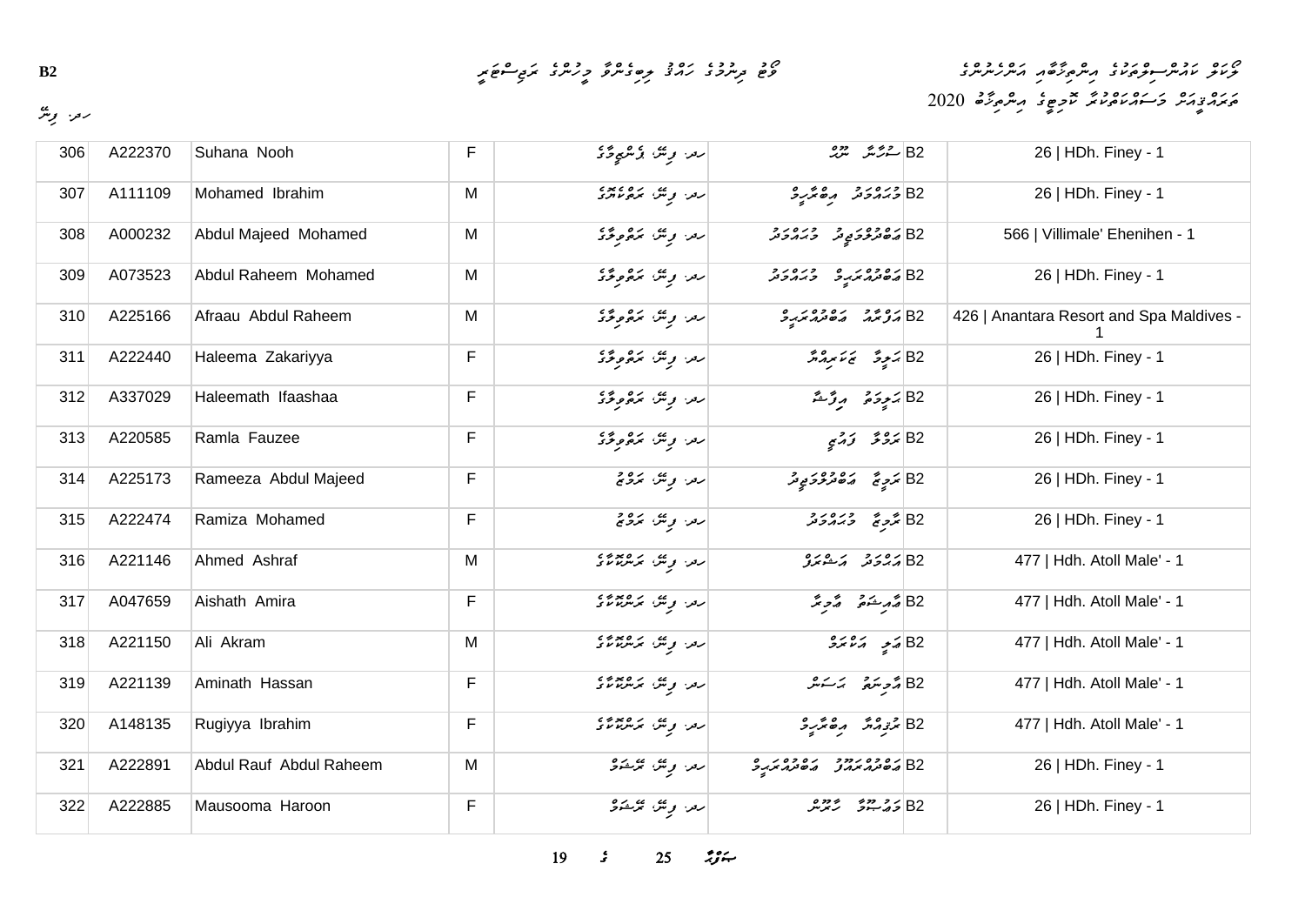*sCw7q7s5w7m< o<n9nOoAw7o< sCq;mAwBoEw7q<m; wBm;vB* م من المرة المرة المرة المرجع المرجع في المركبة 2020<br>مجم*د المريض المربوط المربع المرجع في المراجع المركبة* 

| 323 | A222878 | Sofiyya Abdul Rahman   | F           | رىر. وپش كۆشكى                 | B2 بے دورہ دے دہ دورہ دی                           | 26   HDh. Finey - 1           |
|-----|---------|------------------------|-------------|--------------------------------|----------------------------------------------------|-------------------------------|
| 324 | A221459 | Wafiyya Haroon         | F           | رىر، بوش ئۇيندۇ                | B2 <i>قَرِمْہُ جَيْمُ</i> ہُ                       | 26   HDh. Finey - 1           |
| 325 | A222832 | Ahmed Naseem           | M           | رىر.  وېش برگىرى               |                                                    | 26   HDh. Finey - 1           |
| 326 | A220538 | Fathimath Ali          | F           | رىن   و ش <sup>ى   ر</sup> ە ج | B2 تَهِ دَبَرَ مَر <sub>ْ</sub> مِ                 | 566   Villimale' Ehenihen - 1 |
| 327 | A222838 | Hassan Rasheed         | M           | رمه ویش برمرد                  | B2  يزسترېنل    ټرېغ <sub>و</sub> متر              | 26   HDh. Finey - 1           |
| 328 | A231330 | Najuma Mohamed         | F           | رىن بوش كۈچۈ                   | B2 يَرْدُو بِهُ بِرَوْمَرْ بِرَ                    | 28   HDh. Hirimaradhoo - 1    |
| 329 | A222542 | Abdul Raheem Moosa     | M           | رىن بوش ئىق ئوقى               | B2 كەھەممەر 2-2- ئۇسىم                             | 26   HDh. Finey - 1           |
| 330 | A222592 | Aminath Leela          | $\mathsf F$ | رىر. بويىش، ئۇيج دې            | B2 مُجِسَمٌ مِعٌ                                   | 477   Hdh. Atoll Male' - 1    |
| 331 | A222549 | Azra Abdul Raheem      | $\mathsf F$ | رىن بويتن برچ چ                | B2 كەنزىر مەھ <i>ەركەبد</i> ۇ                      | 26   HDh. Finey - 1           |
| 332 | A222591 | Mohamed Thasneem       | ${\sf M}$   | رىر. بويىش مىق جەم             | B2 <i>دېمم</i> ونر کوگورو                          | 566   Villimale' Ehenihen - 1 |
| 333 | A225205 | Sara Abdul Raheem      | F           | رمه ویکن نده و ه               | B2 جَعَدَ مَصْعَمْ مَعْدِ حَ                       | 566   Villimale' Ehenihen - 1 |
| 334 | A326682 | Shaif Abdhul Raheem    | M           | رىن بويتن برچ چ                | B2 خىمىر ئەھەر مەرىج بىر ئى                        | 566   Villimale' Ehenihen - 1 |
| 335 | A363922 | Shaifa Abdhul Raheem   | $\mathsf F$ | رىن بوش ئىق ئوقى               | B2 خىمىر ئەھەر <i>مەيدى</i> ر ئ                    | 566   Villimale' Ehenihen - 1 |
| 336 | A222557 | Sofoora Abdul Raheem   | $\mathsf F$ | رمز، ویکن مرج و ه              | B2 ينومو برە دەبر بور                              | 26   HDh. Finey - 1           |
| 337 | A154745 | Thasleema Abdul Raheem | F           | رىن بويتن برچ چ                | B2 <sub>جُر</sub> مُو پُر مُص <i>ور م</i> رَبِّر و | 26   HDh. Finey - 1           |
| 338 | A225210 | Ulfa Abdul Raheem      | $\mathsf F$ | رمز وبتن ترج و ه               | B2 روم رومور و د                                   | 566   Villimale' Ehenihen - 1 |
| 339 | A222546 | Zulfa Ali              | F           | رىر. بويىش بوھ ھ               | B2 نج يحرَّزُ - مَرْمٍ                             | 26   HDh. Finey - 1           |

 $20$  *s*  $25$  *z*  $25$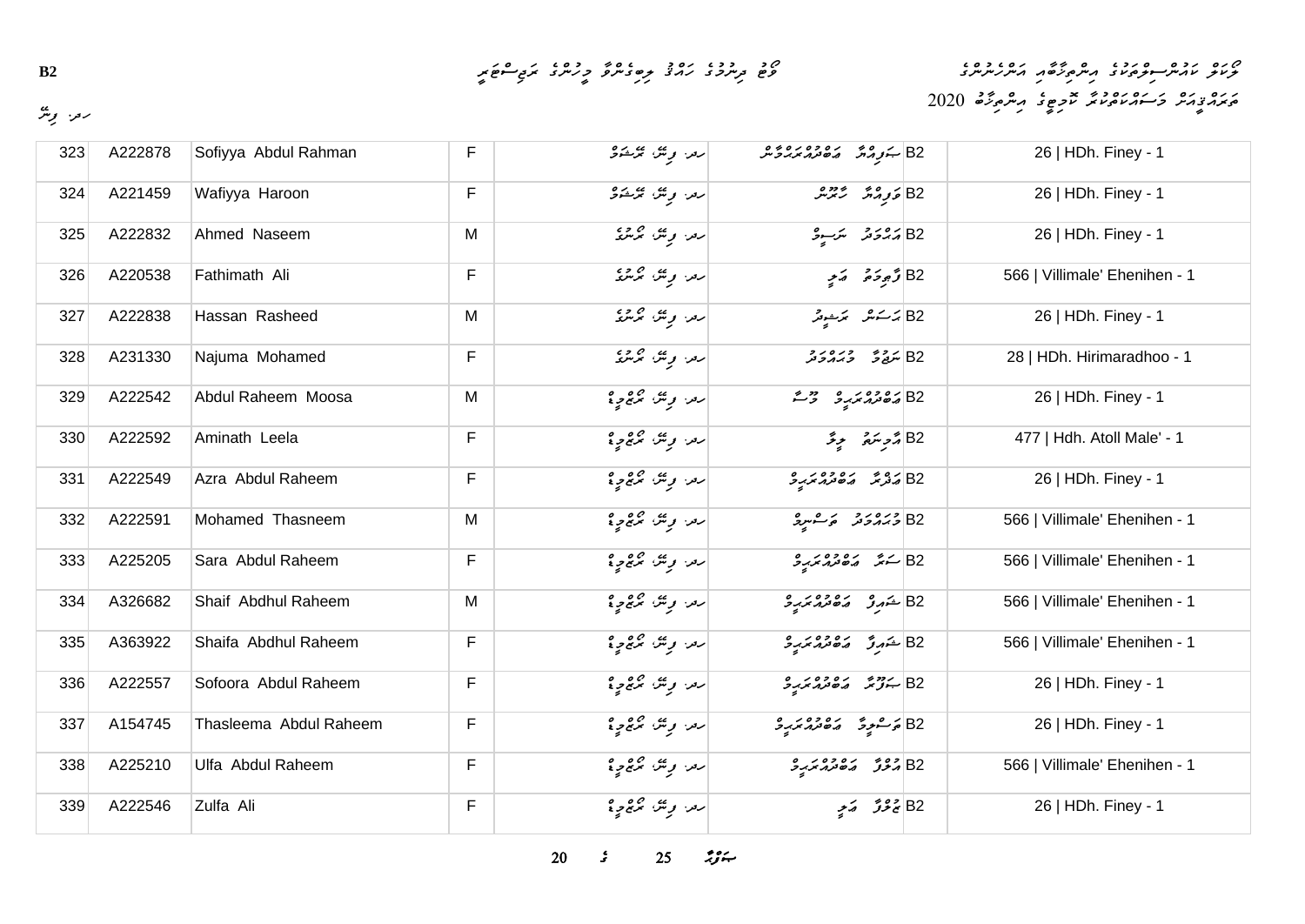*sCw7q7s5w7m< o<n9nOoAw7o< sCq;mAwBoEw7q<m; wBm;vB* م من المرة المرة المرة المرجع المرجع في المركبة 2020<br>مجم*د المريض المربوط المربع المرجع في المراجع المركبة* 

| 340 | A221928 | Fayaz Hussain            | M           | رىر. وېتر، برچ ئوگ        | B2 ئوتۇشقە ئەسكەرلىگە                                       | 477   Hdh. Atoll Male' - 1      |
|-----|---------|--------------------------|-------------|---------------------------|-------------------------------------------------------------|---------------------------------|
| 341 | A080567 | Hussain Ahmed            | M           | رىر. وېش برچ ئوگ          | B2 يُرْسَمْ بِهِ مَدْوَمْرَ                                 | 26   HDh. Finey - 1             |
| 342 | A221938 | Ignaz Hussain            | M           | رىر. وېش برچ ئوگ          | B2 مۇشى مى ئەسكىرىش                                         | 155   K. Hinmafushi - 2         |
| 343 | A041368 | Jawaza Hussain           | $\mathsf F$ | رىر. وېش ئۇچ ئۇ           | B2 يَحَرَّجُ گَرْسَهِ بِرْ                                  | 26   HDh. Finey - 1             |
| 344 | A148251 | Neena Hussain            | F           | رىر. وېش برچ ئوگ          | B2 سرینگر کرکٹ میرینگر                                      | 26   HDh. Finey - 1             |
| 345 | A101060 | Riyaz Hussain            | M           | رىر. وېش برچ ئوگ          | B2 برمَّرْتْ پُرْسَهْرِ مَ <i>رْ</i>                        | 399   Cheval Blanc Randheli - 1 |
| 346 | A221916 | Sakeena Ibrahim          | F           | رىر. وېش برچ ئوگ          | B2 سَمٰرٍ مَثَرَّ مِرْھ مُرَبِّرِ 3                         | 26   HDh. Finey - 1             |
| 347 | A221568 | Fathimath Umsiyya        | $\mathsf F$ | رمز، وِمَثَلَ سُدُرٌ.     | B2 رُجوحَة محرَّ بِمَدَّرٌ                                  | 26   HDh. Finey - 1             |
| 348 | A381007 | Haidharu Ibrahim Rasheed | M           | رىر. وېتر، گرز            | B2 <i>كەمەتكە م</i> ەھەر ئالەر ئىر يىلىدى                   | 477   Hdh. Atoll Male' - 1      |
| 349 | A221515 | Rahma Ibrahim Rasheed    | $\mathsf F$ | رمر، ویش کے ح             | B2 <i>بَرْبْدُوَّ وەھْرِّدْبِ</i> بَرَ <sub>ْشُ</sub> مِتْر | 477   Hdh. Atoll Male' - 1      |
| 350 | A221477 | Sithura Ibrahim Rasheed  | $\mathsf F$ | رمر. وِ مَثَرُ، سُدُرُ    | B2 سوتھ میں تمریکی تم شوتر                                  | 26   HDh. Finey - 1             |
| 351 | A143801 | Thoha Ibrahim            | M           | رمر، ویش کے ل             | B2 جُرَّ مِنْ جُرْبِهِ ۖ                                    | 26   HDh. Finey - 1             |
| 352 | A131659 | Umeydha Ibrahim          | F           | رمز، وِمَثَلَ سُدُرٌ.     | B2 محقر مڤتربرو                                             | 477   Hdh. Atoll Male' - 1      |
| 353 | A222611 | Abbas Abdul Majeed       | M           | رىر. وىش ئەرەق            | B2 <i>مەمۇسى مەھەردە ب</i> و                                | 477   Hdh. Atoll Male' - 1      |
| 354 | A222593 | Abdul Majeed Moosa       | M           | رىن   وِ ئَنْ   ڪُنوع گ   | B2 - مەمرىرى بور مەسىر<br>192 - مەمرىرى بور                 | 26   HDh. Finey - 1             |
| 355 | A222609 | Haneefa Abdul Majeed     | F           | رىر. وِتَنَ شَگْلِومِ وَّ | B2 ئەس ئەھ ئەم <i>ۋە بە</i> ر                               | 26   HDh. Finey - 1             |
| 356 | A121217 | Ilyas Abdul Majeed       | M           | رىر. وِتَنَ شَيْرِهِ وَّ  | B2 مرېږ شه په مرمونو <i>په د</i>                            | 477   Hdh. Atoll Male' - 1      |

 $21$  *s*  $25$  *z*  $25$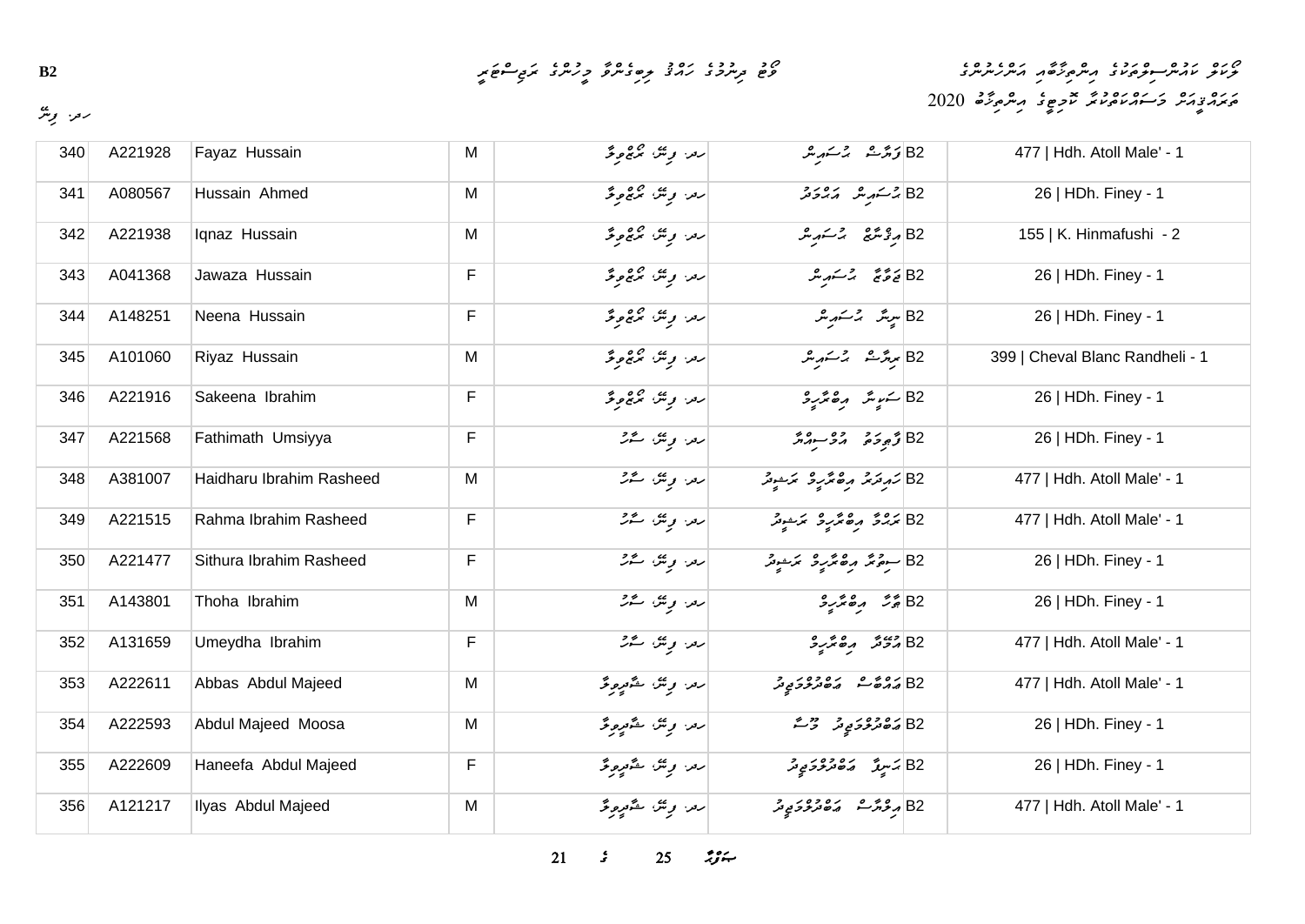*sCw7q7s5w7m< o<n9nOoAw7o< sCq;mAwBoEw7q<m; wBm;vB* م من المرة المرة المرة المرجع المرجع في المركبة 2020<br>مجم*د المريض المربوط المربع المرجع في المراجع المركبة* 

| 357 | A155744 | Shahma Abdul Majeed   | F           | رىر. وِتَنَ ڪُمُوهِ گُ   | B2 څرڅرمخه پره <i>دو</i> کو پوتر            | 26   HDh. Finey - 1           |
|-----|---------|-----------------------|-------------|--------------------------|---------------------------------------------|-------------------------------|
| 358 | A081009 | Abdulla Suneel        | M           | رىر. وِسَّ شەھىرىي ئ     | B2 \$5% لله كسرپۇ                           | 566   Villimale' Ehenihen - 1 |
| 359 | A033321 | Shakeela Abdul Rahman | F           | رىر. رېش سوۋېردىشى ئ     | B2 خَرِيعٌ صَ <i>مَّه مَرْمَ بَرَ حَمَّ</i> | 26   HDh. Finey - 1           |
| 360 | A225159 | Ali Misbaah           | M           | رىر. بويىش كەنتى         | B2 ر <sub>َم</sub> ح و مقصد                 | 26   HDh. Finey - 1           |
| 361 | A225262 | Azmeena Mohamed       | $\mathsf F$ | رىر. بويىش كەمچ          | B2 كەيم <i>چىگە جەم</i> كەتر                | 26   HDh. Finey - 1           |
| 362 | A222389 | Azza Mohamed          | F           | رورا ويش كردمج           | B2 كەيم جەمەدىر                             | 26   HDh. Finey - 1           |
| 363 | A112863 | Umaima Ibrahim        | F           | رىر. وېش كىنتى           | B2 <i>مُحَمِّدةً م</i> ُصَمَّرِدة           | 26   HDh. Finey - 1           |
| 364 | A225091 | Aishath Sifna         | $\mathsf F$ | رىد. وېش سەمرىرمۇ        | B2 مۇم شەمۇر سىرتىگە                        | 477   Hdh. Atoll Male' - 1    |
| 365 | A221581 | Madeeha Abdul Sattar  | F           | رىد. وېئن سەمرىخ مەھ     | B2 كورگر مەھەرە مەدە بو                     | 26   HDh. Finey - 1           |
| 366 | A225102 | Mariyam Sizny         | F           | رىد. وېش سەمرىخ مەھ      | B2 <i>و برو ده</i> سویځ س                   | 26   HDh. Finey - 1           |
| 367 | A222302 | Latheefa Mohamed      | F           | رىر. وېش سەمەمەم چامۇ    | B2 <i>كَبِهِ رُّ دُبَرْ دُوَد</i> َ         | 26   HDh. Finey - 1           |
| 368 | A225144 | Mohamed Nihan         | M           | رىر. وېش سەھەممەج قوق    | B2 <i>\$ بەد جەنتى</i> س <i>ېڭى</i> ر       | 26   HDh. Finey - 1           |
| 369 | A221261 | Ali Usman             | M           | رىر. بەش سەۋىسى          | B2 كەمچە ھەقەتلەر                           | 26   HDh. Finey - 1           |
| 370 | A221301 | Fathimath Sana        | F           | رو، ویش کے والے وہ       | B2 <i>وَّجِوحَةْ</i> سَتَشَ                 | 26   HDh. Finey - 1           |
| 371 | A221296 | Mohamed Kaleem        | M           | رى دېگە ھەھقىدى          | B2  <i>وبروبرو توپ</i> و                    | 477   Hdh. Atoll Male' - 1    |
| 372 | A058265 | Nafeesa Ali           | F           | رى دېگە ھەھقىدى          | B2 سَمِرٍ شَمَ صَمِرٍ                       | 566   Villimale' Ehenihen - 1 |
| 373 | A048037 | Hussain Moosa         | M           | رىر. بېش سەھەسەۋىترىپەتى | B2 پرڪ <sub>مبر</sub> شرح پڻ                | 477   Hdh. Atoll Male' - 1    |

 $22$  *s*  $25$  *z*  $25$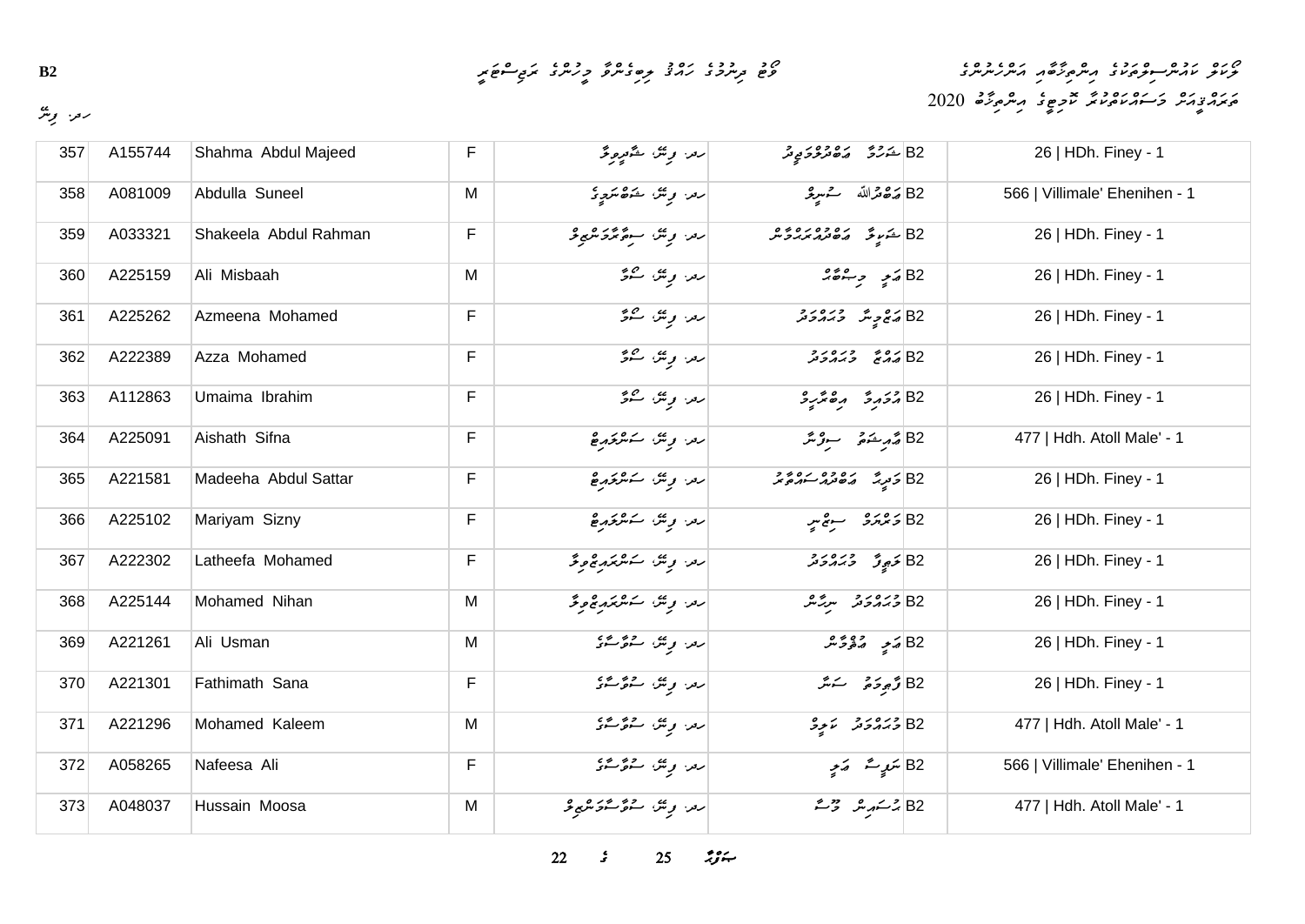*sCw7q7s5w7m< o<n9nOoAw7o< sCq;mAwBoEw7q<m; wBm;vB* م من المرة المرة المرة المرجع المرجع في المركبة 2020<br>مجم*د المريض المربوط المربع المرجع في المراجع المركبة* 

| 374 | A221249 | Ahmed Amjadh Ibrahim | M            | رور ويتر، غيروگرونڅر  | B2 ג'ג'כ' ג'פייק קים ג'קיכ             | 26   HDh. Finey - 1                    |
|-----|---------|----------------------|--------------|-----------------------|----------------------------------------|----------------------------------------|
| 375 | A221254 | Ali Mahidh           | M            | رىر. وپىن ھىم مركز ئى | B2  رَمِي تَرَبِّرُ                    | 26   HDh. Finey - 1                    |
| 376 | A221229 | Ibrahim Ali          | M            | رىر. وېتر، ھىمەمرى ئ  | B2 مەھەمگەر ھەم كەم                    | 26   HDh. Finey - 1                    |
| 377 | A221237 | Mohamed Saleem       | M            | رىر. رېتر، ھىرىرموگر  | B2  <i>3223 كمبو</i> د                 | 428   Baros Maldives - 1               |
| 378 | A221243 | Moomina Ibrahim      | F            | رىر. وېتر، ھىمەمرى ئى | B2 دُمُ دِيمٌ مِنْ مُدِّرِدْ           | 26   HDh. Finey - 1                    |
| 379 | A150036 | Nazeera Ibrahim      | F            | رىر. وېئل ھىم مركز ئى | B2 ىىرى مەھ <i>مەر ب</i>               | 477   Hdh. Atoll Male' - 1             |
| 380 | A072153 | Ahmed Shakir         | M            | رىر. وېش مەمكەس ھ     | B2 كەبرى قىرىمىتى ئىشتىر بىر كىل       | 477   Hdh. Atoll Male' - 1             |
| 381 | A124636 | Ameena Ali           | $\mathsf F$  | رىر. وېش مەمەكرى      | B2 كەچ ئىگە بەكتى چ                    | 566   Villimale' Ehenihen - 1          |
| 382 | A124639 | Mohamed Shiham       | M            | رىر. وېش مەمەرىمى     | $5.2 - 7.2 - 82$                       | 566   Villimale' Ehenihen - 1          |
| 383 | A120263 | Adam Shareef Abdulla | M            | رىما اوتش كەيرىش      | B2 مُرْمَرْدٌ سُمَعِيوْ مُرْهَمْراللّه | 678   Thulhagiri Island Resort & Spa-1 |
| 384 | A220869 | Ramla Adam           | $\mathsf{F}$ | رىما اوتكل اڭرىپى     | B2 يَرْوَنَّى يَرْتُورْ                | 26   HDh. Finey - 1                    |
| 385 | A222245 | Mohamed Shazeel      | M            | رى وتى ئۇق ئۇي        | B2  <i>ۇبەھ</i> 5% مىقەمچ              | 26   HDh. Finey - 1                    |
| 386 | A159186 | Zuhudha Mohamed      | F            | رى وىش ئۇقمۇمۇم       | B2 يحر <sup>و</sup> به دره در د        | 26   HDh. Finey - 1                    |
| 387 | A228706 | Fareesha Mohamed     | F            | رمر· وِ مَشَ گَرِ مِ  | B2 كۆمچىنى <i>گە ئەتەرەت</i> ر         | 566   Villimale' Ehenihen - 1          |
| 388 | A102267 | Ahmed Moosa          | M            | رود ویش خهره برد      | $23.22$ B2                             | 295   Th. Vandhoo - 1                  |
| 389 | A221416 | Aminath Ali          | F            | رد. ویژ؛ خهره بره     | B2 مُجِسَعَةً صَعِ                     | 17   HA. Filladhoo - 1                 |
| 390 | A221443 | Hussain Samin        | M            | رود ویش خهره برد      | B2 پرڪيريش ڪوپش                        | 26   HDh. Finey - 1                    |

 $23$  *s*  $25$  *z*  $25$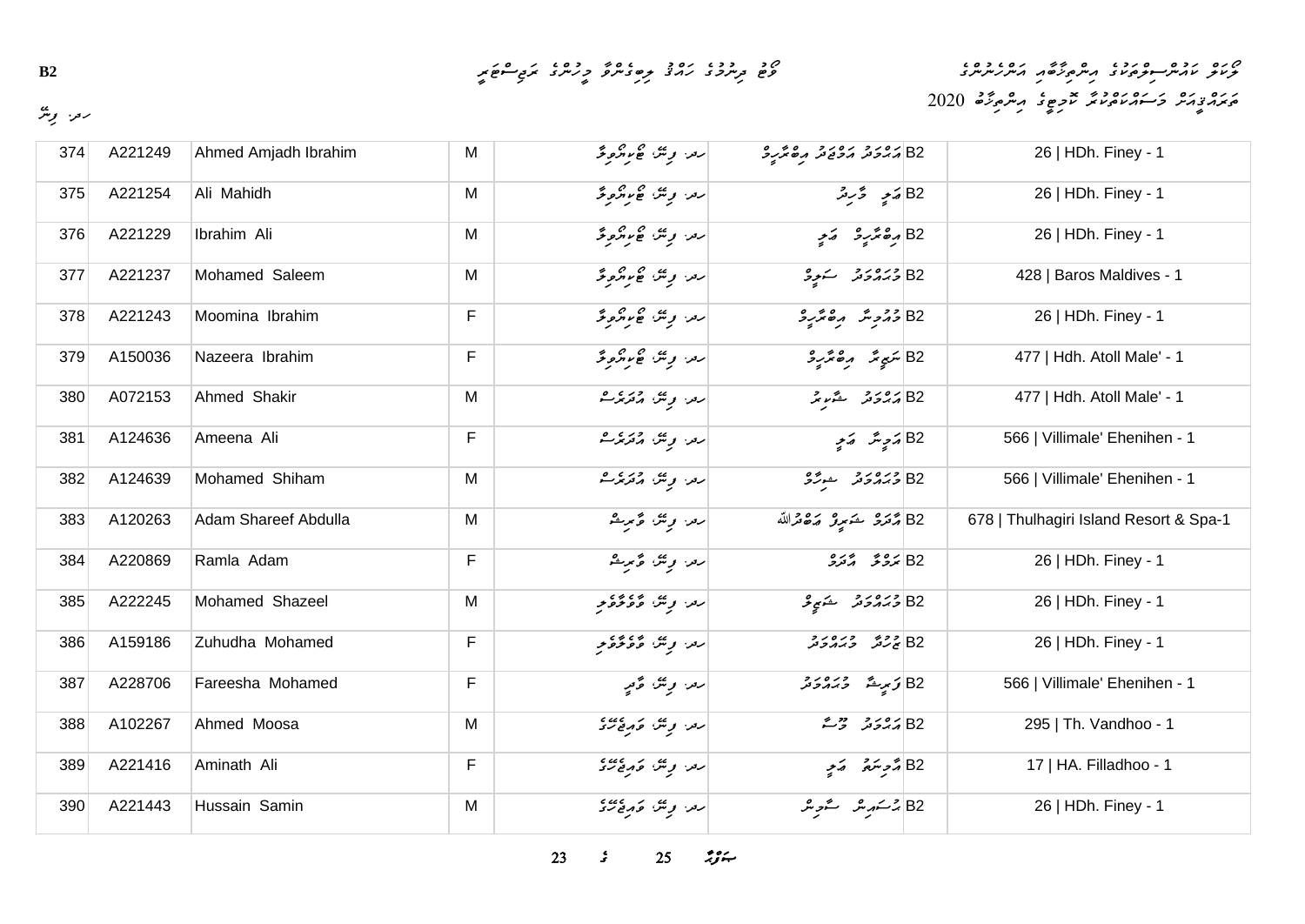*sCw7q7s5w7m< o<n9nOoAw7o< sCq;mAwBoEw7q<m; wBm;vB* م من المرة المرة المرة المرجع المرجع في المركبة 2020<br>مجم*د المريض المربوط المربع المرجع في المراجع المركبة* 

| 391 | A221433 | Mohamed Moosa        | M           | رد. ویژ؛ خهره بره                                  | $23.323$ B2                                  | 26   HDh. Finey - 1                    |
|-----|---------|----------------------|-------------|----------------------------------------------------|----------------------------------------------|----------------------------------------|
| 392 | A221425 | Ummu Kulsoom Moosa   | F           | ردر ویش خهره من                                    | $2, 3, 2, 2, 2, 3$ B2                        | 569   Kulhudhuffushi, Ehenihen-1       |
| 393 | A051826 | Abdul Wahid Mohamed  | M           | رىن وىش قەرقەپى                                    | B2 كەھەمگەر قەممەدە بەر 19                   | 566   Villimale' Ehenihen - 1          |
| 394 | A222116 | Ahmed Rasheedh       | M           | رىن وِسَّ قەدقەد                                   | B2 كەبرى قىم كەر ئىرىدىگە                    | 26   HDh. Finey - 1                    |
| 395 | A225105 | Aishath Niyasa       | F           | رىر: وِ شَنَ كَرْمِرْكَمْ وَ وَ                    | B2 مُرمِسْہُ مِنْ سِرَبُّہُ _                | 47   HDh. Kumundhoo - 1                |
| 396 | A222112 | Ali Abdul Wahid      | M           | رىر. وتىن قەرقەپى                                  | B2 <i>جَجِ – جَرْهُ جُرْحُوَّبِ</i> تَرُ     | 26   HDh. Finey - 1                    |
| 397 | A222109 | Mohamed Abdul Wahid  | M           | رىن وىك قەدقۇقى                                    | B2 37070 رە دەپرىر<br>B2 375.5 ھەمدىرى       | 678   Thulhagiri Island Resort & Spa-1 |
| 398 | A076661 | Ramzeena Abdul Wahid | F           | رىن وىش قەرقەپى                                    | B2 ىر <sub>ۇ ئ</sub> ېر ئەھەر <i>خۇرگە</i> ر | 26   HDh. Finey - 1                    |
| 399 | A081552 | Waheeda Haroon       | F           | رىن وِسَّ قەدقەتى                                  | B2 ك <i>وبية من ترتين</i> ر                  | 26   HDh. Finey - 1                    |
| 400 | A222102 | Zuhura Ibrahim       | F           | رىر وىش قەرقۇق                                     | B2 يُحرَ بَرَّ مُتَصَمَّرِ وَ                | 26   HDh. Finey - 1                    |
| 401 | A156299 | Fathimath Zaeema     | F           | رمزا ويثن ويترك                                    | B2 <i>وَّجِوحَمْ بَحَمٍ وَّ</i>              | 26   HDh. Finey - 1                    |
| 402 | A130816 | Mohamed Abdul Sataar | M           | رمز، ويتن ويترب                                    | B2 31010 2000 1010                           | 678   Thulhagiri Island Resort & Spa-1 |
| 403 | A225109 | Aishath Shaiha Ishaq | F           | رىر. وېش جەقەتتە                                   | B2 مەم شىر ئىكتىر قىر ئىس ئىكتى              | 26   HDh. Finey - 1                    |
| 404 | A221768 | Shamsunnisa Mohamed  | $\mathsf F$ | رىر. وېش ھەقەتمەش                                  | B2 خۇرخۇسرىگە ئە <i>مەم</i> دىر              | 26   HDh. Finey - 1                    |
| 405 | A158318 | Aishath Naznee       | F           | رىر. بەش كەركەھ ئەمرى                              | B2 مۇم يىشقو ئىستىم بىر                      | 477   Hdh. Atoll Male' - 1             |
| 406 | A343488 | Aminath Naaz         | F           | رىر. بەش كەركەھ ئەمام                              | B2 مُجِسَعَةٌ مُتَّتَّج                      | 566   Villimale' Ehenihen - 1          |
| 407 | A362021 | Fathimath Nazeela    | F           | رىر. ب <sub>و</sub> ش ئ <i>ۇم</i> ۇھ <i>كە</i> ر م | B2 <i>وَّجِ دَمَّةَ</i> سَمِعٍ مَّ           | 477   Hdh. Atoll Male' - 1             |

 $24$  *s*  $25$  *z*  $25$